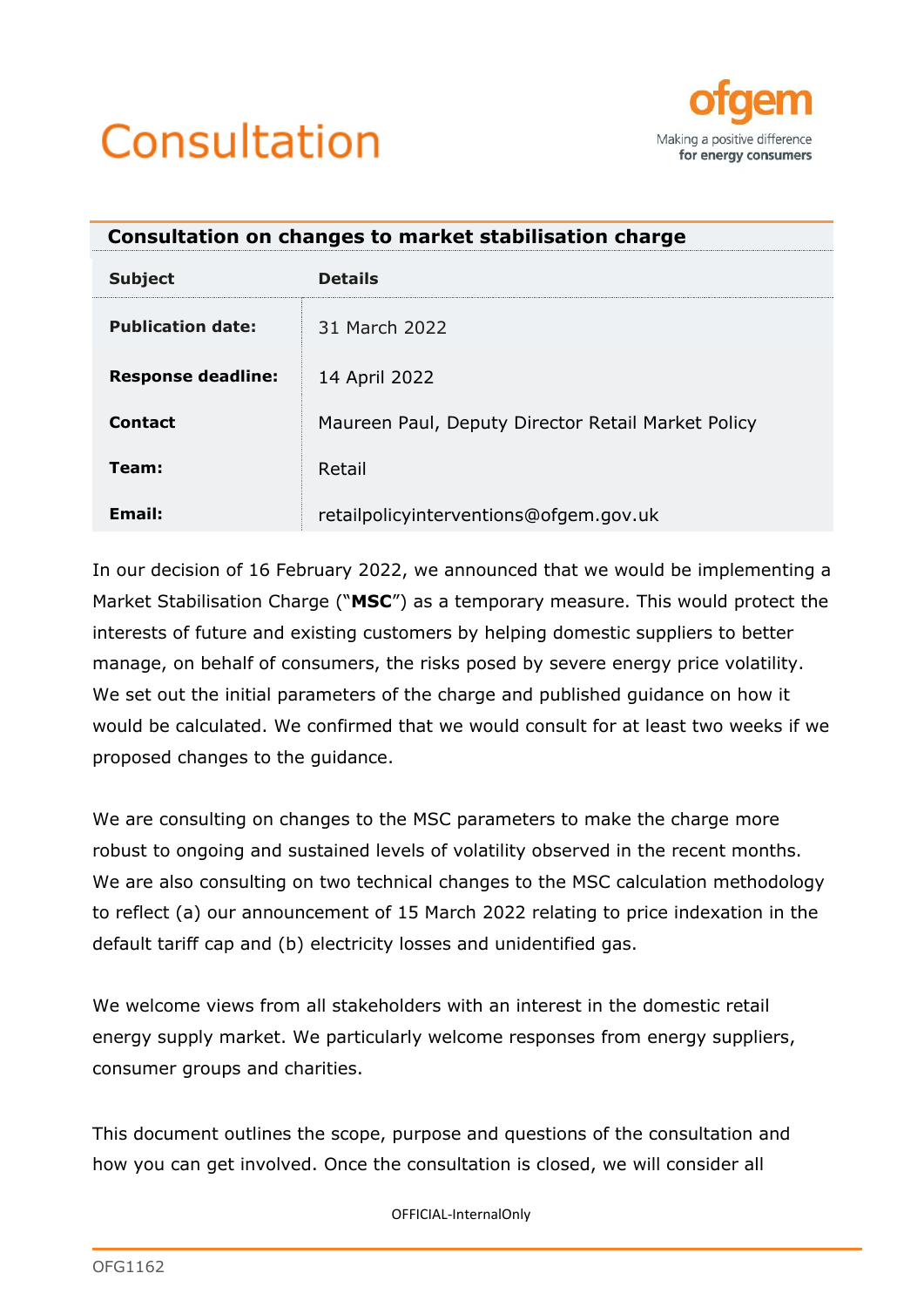responses. We want to be transparent in our consultations. We will publish the non-confidential responses we receive alongside a decision on next steps on our website at [Ofgem.gov.uk/consultations](https://www.ofgem.gov.uk/consultations). If you want your response – in whole or in part – to be considered confidential, please tell us in your response and explain why. Please clearly mark the parts of your response that you consider to be confidential, and if possible, put the confidential material in separate appendices to your response.

#### © Crown copyright 2022

The text of this document may be reproduced (excluding logos) under and in accordance with the terms of the [Open Government Licence.](http://www.nationalarchives.gov.uk/doc/open-government-licence/version/3/)

Without prejudice to the generality of the terms of the Open Government Licence the material that is reproduced must be acknowledged as Crown copyright and the document title of this document must be specified in that acknowledgement.

Any enquiries related to the text of this publication should be sent to Ofgem at: 10 South Colonnade, Canary Wharf, London, E14 4PU.

This publication is available at [www.ofgem.gov.uk.](http://www.ofgem.gov.uk/) Any enquiries regarding the use and re-use of this information resource should be sent to: [psi@nationalarchives.gsi.gov.uk](mailto:psi@nationalarchives.gsi.gov.uk)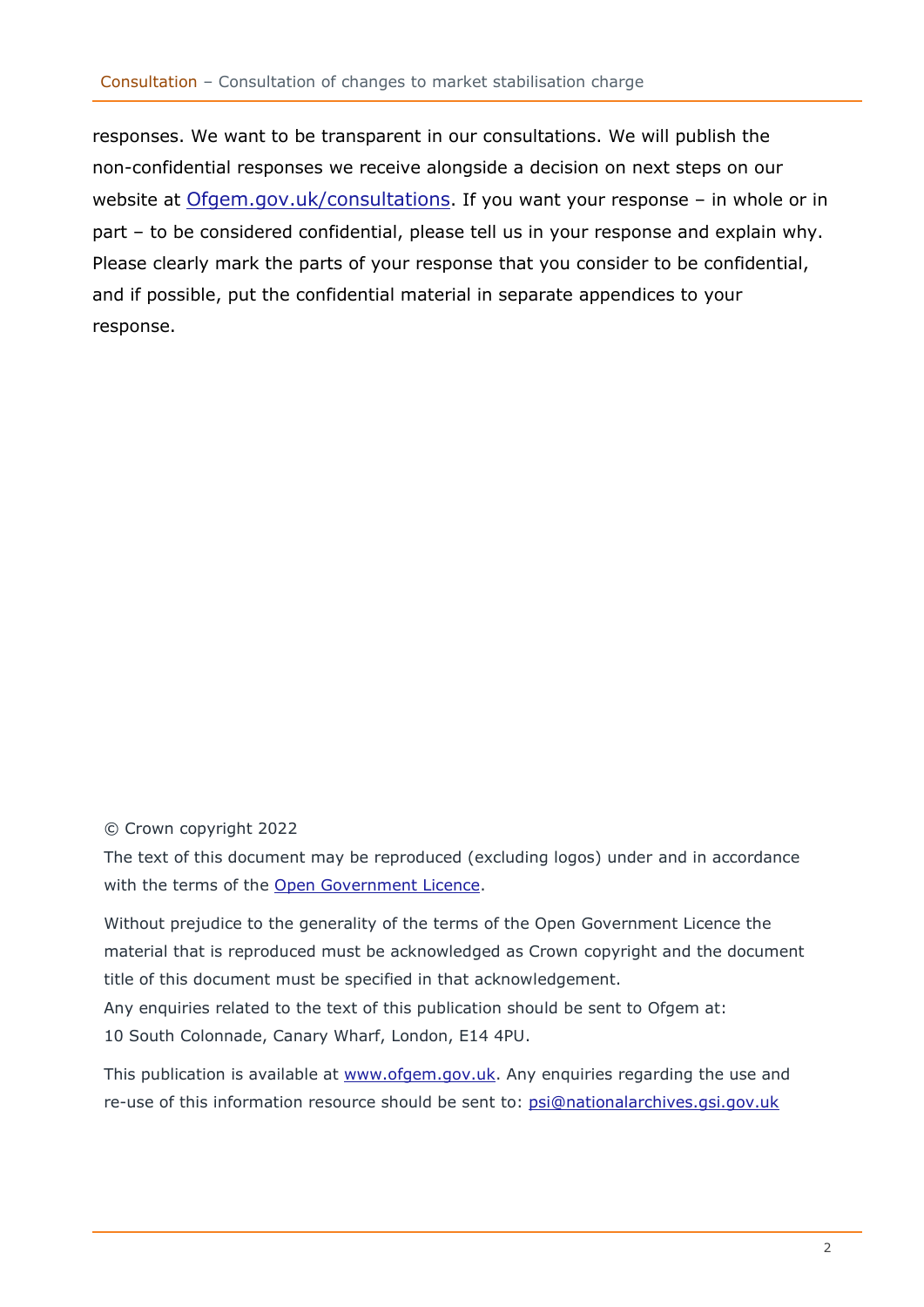| Consultation on changes to market stabilisation charge 1               |  |
|------------------------------------------------------------------------|--|
|                                                                        |  |
| 1.                                                                     |  |
|                                                                        |  |
|                                                                        |  |
|                                                                        |  |
|                                                                        |  |
|                                                                        |  |
|                                                                        |  |
| 2. Changes to market stabilisation charge parameters 12                |  |
|                                                                        |  |
|                                                                        |  |
|                                                                        |  |
| 3. Amending MSC calculation to reflect guidance on price indexation 18 |  |
|                                                                        |  |
|                                                                        |  |
|                                                                        |  |
|                                                                        |  |
|                                                                        |  |
|                                                                        |  |
|                                                                        |  |
|                                                                        |  |
|                                                                        |  |
|                                                                        |  |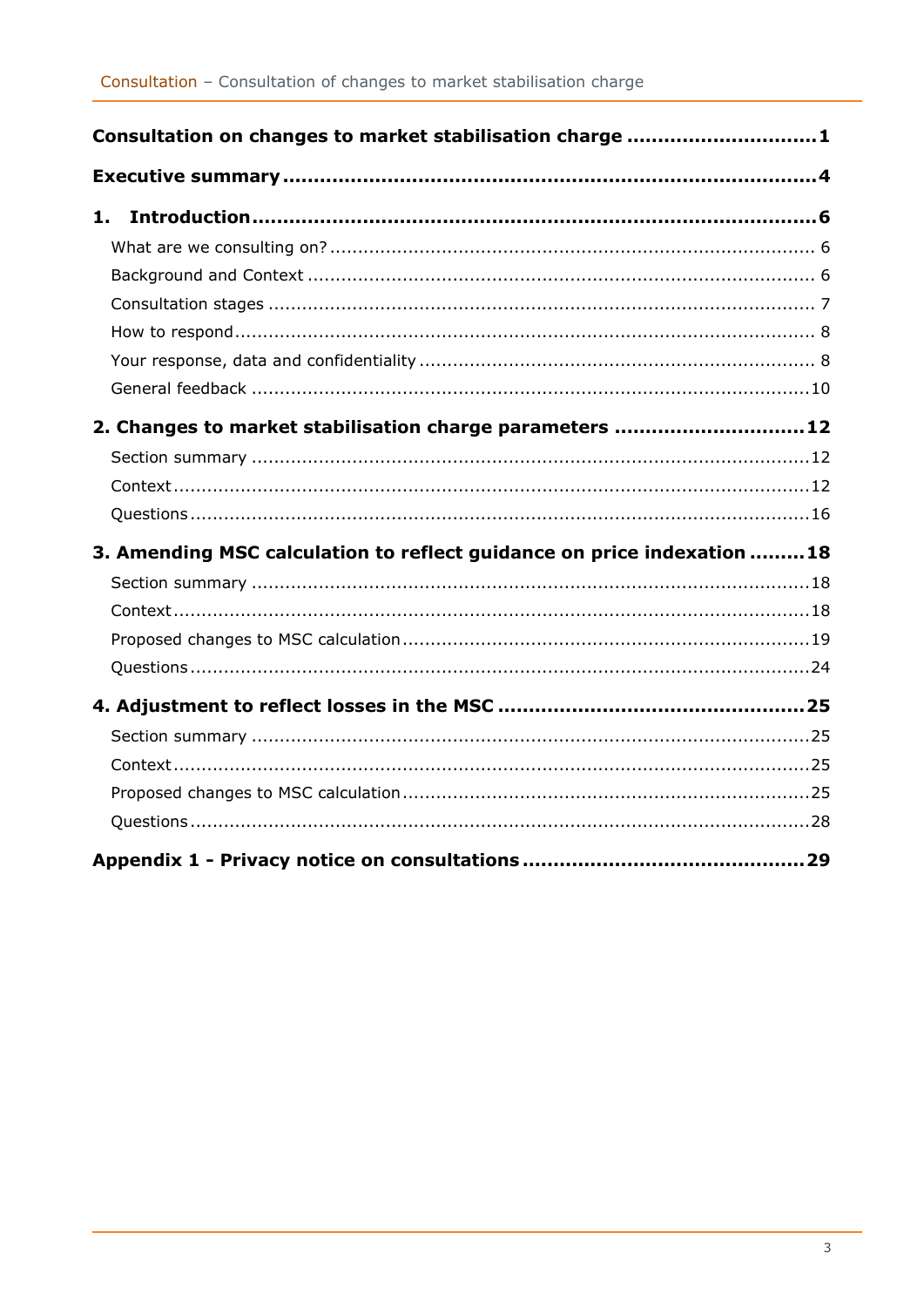## <span id="page-3-0"></span>**Executive summary**

Recent geo-political events have exacerbated the high and volatile electricity and gas wholesale prices seen since Autumn 2021, resulting in ongoing and unprecedented tariff levels for consumers and financial instability for suppliers. In particular, these conditions are making the management of price and volume risks significantly harder for energy suppliers.

Considering the potential impact of recent events on the functioning of the market, we think it appropriate to review whether the parameters of the Market Stabilisation Charge ("**MSC**") that were set out in our decision of 16 February 2022<sup>1</sup> (the "**Decision**") are sufficient to enable suppliers to mitigate the risks they face from sustained and ongoing wholesale market volatility.

We are also using the opportunity to propose two additional technical amendments to the guidance in respect of the calculation of the MSC published the same day (the "**Guidance**")<sup>2</sup> to take account of:

- 1. The consequences of our letter of 15 March 2022<sup>3</sup> (the "Indexation Guidance **Letter**") giving updated guidance on the treatment of price indexation in future default tariff cap proposals; and
- 2. Making the proper allowance for electricity line losses and unidentified gas.

In our Decision, we set out the parameters for the MSC which would take effect from 14 April 2022. These parameters included (a) a threshold (described in the Guidance as the *losing supplier loss trigger*), which is the percentage by which wholesale gas and/or electricity prices must fall below the amount implied in the price cap for the relevant period for the MSC to be activated and (b) a derating factor, which is the percentage of the incremental hedging losses

- $2$  Ofgem (2022), Market stabilisation charge calculation methodology:
- <https://www.ofgem.gov.uk/sites/default/files/2022-02/MSC%20guidance.pdf>

 $3$  Ofgem (2022), Updated guidance on treatment of price indexation in future default tariff cap proposals: [https://www.ofgem.gov.uk/sites/default/files/2022-](https://www.ofgem.gov.uk/sites/default/files/2022-03/Updated%20guidance%20on%20treatment%20of%20price%20indexation%20in%20future%20cap%20proposals1647277779834.pdf)

 $1$  Ofgem (2022), Decision on short-term interventions to address risks to consumers from market volatility: [https://www.ofgem.gov.uk/sites/default/files/2022-02/Short%20Term%20Interventions%20-](https://www.ofgem.gov.uk/sites/default/files/2022-02/Short%20Term%20Interventions%20-%20Decision%20Document.pdf) [%20Decision%20Document.pdf](https://www.ofgem.gov.uk/sites/default/files/2022-02/Short%20Term%20Interventions%20-%20Decision%20Document.pdf)

[<sup>03/</sup>Updated%20guidance%20on%20treatment%20of%20price%20indexation%20in%20future%20cap](https://www.ofgem.gov.uk/sites/default/files/2022-03/Updated%20guidance%20on%20treatment%20of%20price%20indexation%20in%20future%20cap%20proposals1647277779834.pdf) [%20proposals1647277779834.pdf](https://www.ofgem.gov.uk/sites/default/files/2022-03/Updated%20guidance%20on%20treatment%20of%20price%20indexation%20in%20future%20cap%20proposals1647277779834.pdf)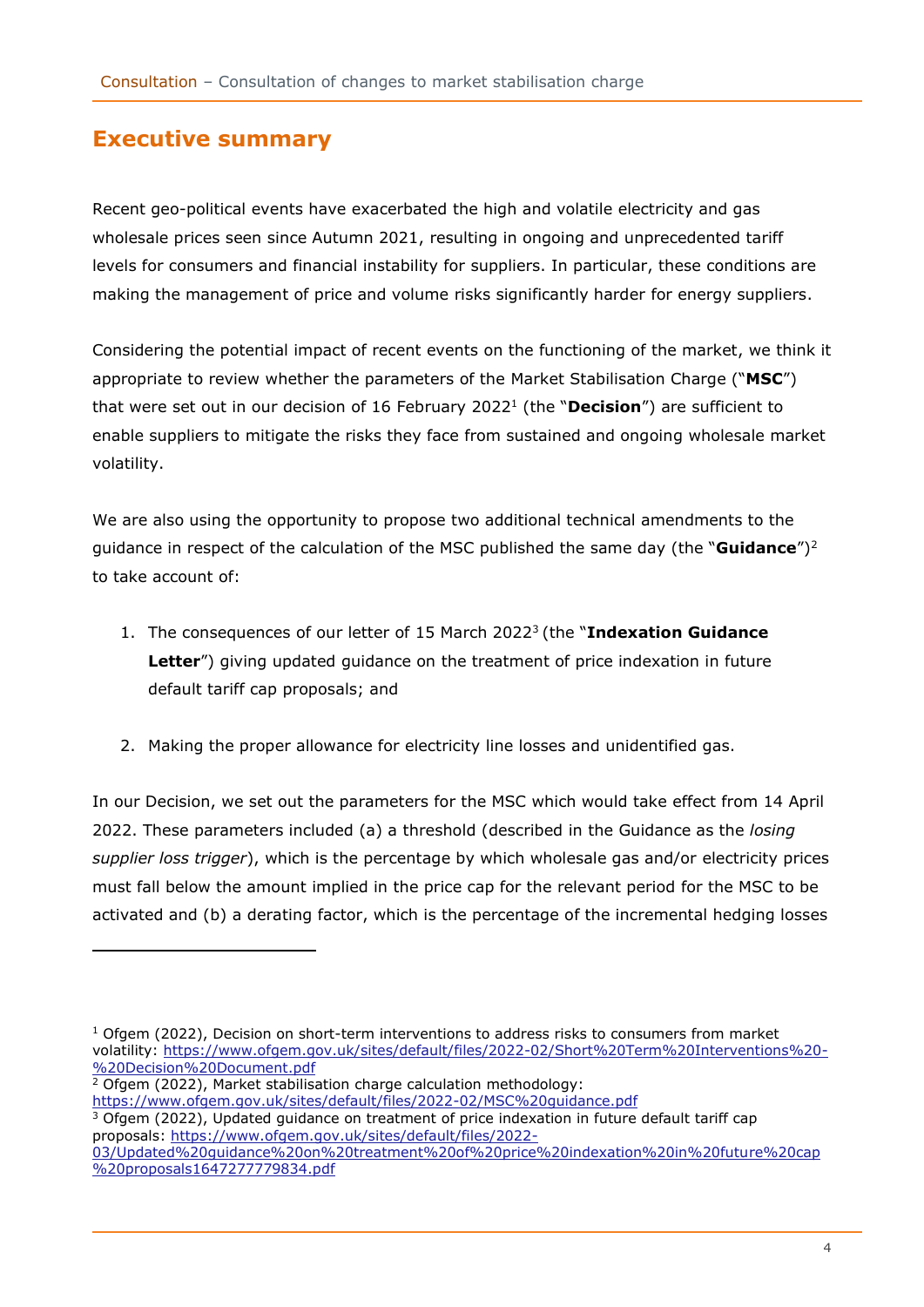incurred by a nominal supplier that is covered by the MSC. We set a threshold of 30% and a derating factor of 75%.

The higher and more volatile wholesale energy prices currently being observed mean that a well-managed and prudent supplier is exposed to potentially large losses if prices fall, despite the MSC. In this environment, the MSC, with its current parameters, does not appear likely to have the effect that we intended, of allowing a nominal supplier to recover a sufficient proportion of its hedging losses. In accordance with the Authority's principal objective to protect the interests of existing and future consumers, it is necessary for Ofgem to have regard to the need to ensure that licence holders are able to finance their licensed activities – in this case, to be able to manage energy procurement risks on behalf of consumers.

We have therefore re-assessed the parameters, taking account of the consequential impact on the nominal supplier's hedging strategy of the Indexation Guidance Letter, and propose that they should be altered to a threshold of 10-20% and a derating factor of 80-90%. We will continue to keep the parameters under review and stand ready to make further changes, where appropriate, in the interests of consumers. Any future changes to parameters will be subject to separate consultation in line with the Guidance.

We consider that revised parameters in this range will better balance the availability of significant savings for active consumers in a falling market with the requirement to avoid an undue level of financial stress for well managed suppliers.

The MSC will take effect on 14 April 2022. The charge will be updated and published on a weekly basis. This consultation period closes on 14 April 2022, with the decision document following in due course. We expect any changes arising from this consultation to take effect from 27 April 2022.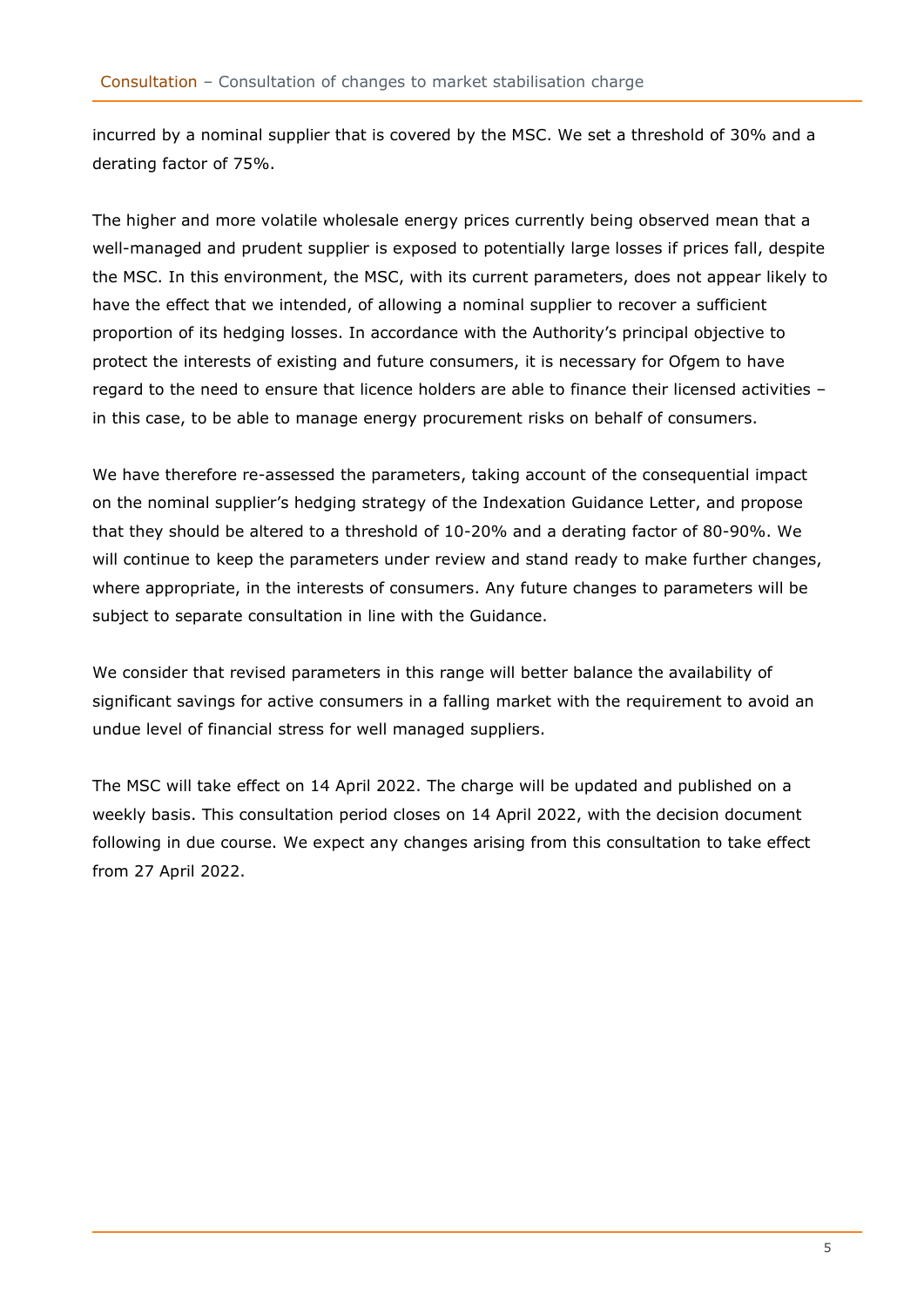# <span id="page-5-0"></span>**1. Introduction**

## <span id="page-5-1"></span>**What are we consulting on?**

- 1.1. On 16 February 2022, we published our Decision setting out our short term interventions to address risks to consumers from market volatility, one of which was the MSC.
- 1.2. The first element of this consultation is to seek comments on proposed revisions to the MSC parameters (particularly the threshold at which the charge takes effect, and the derating factor) to ensure that the MSC remains robust to the increased levels of wholesale prices and volatility observed in recent months. We are also proposing to make two technical amendments to how the MSC is calculated, to reflect a change in the price cap indexation profile and to ensure the calculation appropriately reflects electricity losses and unidentified gas.
- 1.3. This document is split into four chapters:
	- Chapter 1 sets out the scope, purpose and context for this consultation, and outlines the key stages the consultation will progress through to get to a final decision.
	- Chapter 2 sets out the nature of the changes proposed to be made to the MSC parameters along with a review of the impact and timings of these changes.
	- Chapter 3 sets out the changes to the MSC guidance needed to take account of the updated guidance on the price cap indexation methodology.
	- Chapter 4 sets out the changes to the MSC Guidance to take account of electricity losses and Unidentified gas ("**UIG**").

# <span id="page-5-2"></span>**Background and Context**

- 1.4. The rise and volatility in global energy prices that started in 2021 has intensified following recent geopolitical events. This has continued to put energy markets under severe strain globally, and the effects have been reflected in UK wholesale markets. As the regulator of gas and electricity markets in Great Britain, Ofgem continues to work at pace to protect consumers in this difficult environment.
- 1.5. On 16 February 2022, we announced our Decision to implement the MSC along with a ban on acquisition-only tariffs as temporary interventions designed to bolster market stability. Our MSC Guidance was published the same day.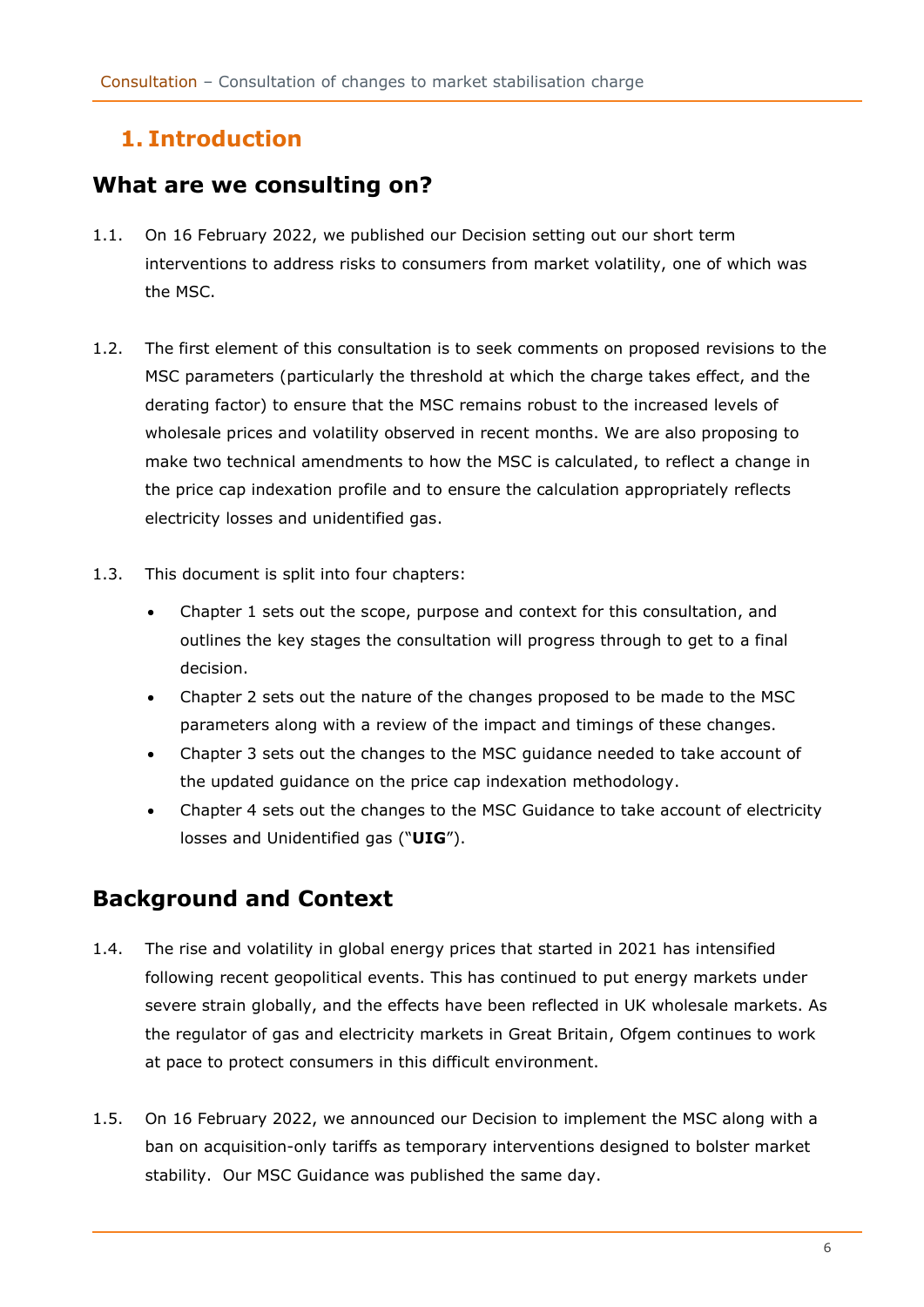- 1.6. This consultation sets out our views and proposals on whether further changes are required to the MSC parameters and calculation to ensure it remains robust to market volatility in the interests of future and existing customers.
- 1.7. The responses to this consultation will be taken into consideration and used to inform our decision-making. The MSC guidance document will be updated to reflect the changes set out in our decision and a new version will be published together with our decision on this consultation. The current published version of the Guidance document should be referred to until the changes are confirmed in our decision.

## <span id="page-6-0"></span>**Consultation stages**

- 1.8. We invite stakeholders to submit comments on any aspect of this consultation on or before 14 April 2022. This will give Ofgem, if persuaded of the need to act in consumer interests, the ability to make changes to the MSC parameters and guidance that could come into effect from 27 April 2022
- 1.9. Industry stakeholders are invited to provide any relevant supporting material evidencing the nature, scale and timing of risks posed by current market volatility and how this has changed since early February.

<span id="page-6-1"></span>

#### **Figure 1: Consultation stages**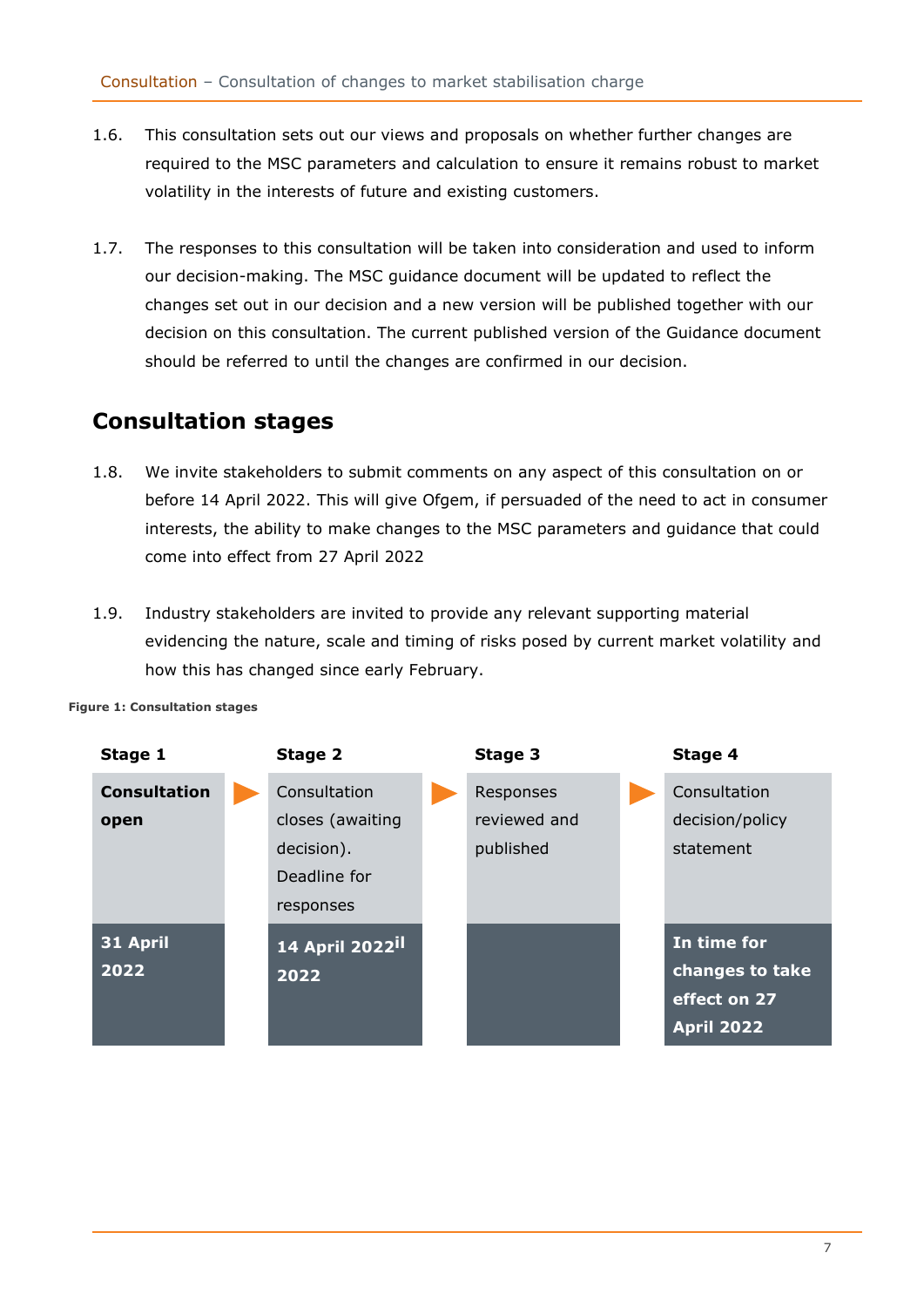## **How to respond**

- 1.10. We want to hear from anyone interested in this consultation. Please send your response to [retailpolicyinterventions@ofgem.gov.uk.](mailto:retailpolicyinterventions@ofgem.gov.uk)
- 1.11. We've asked for your feedback in each of the questions throughout. Please respond to each one as fully as you can.
- 1.12. We will publish non-confidential responses on our website at www.ofgem.gov.uk/consultations.

## <span id="page-7-0"></span>**Your response, data and confidentiality**

- 1.13. You can ask us to keep your response, or parts of your response, confidential. We'll respect this, subject to obligations to disclose information, for example, under the Freedom of Information Act 2000, the Environmental Information Regulations 2004, statutory directions, court orders, government regulations or where you give us explicit permission to disclose. If you do want us to keep your response confidential, please clearly mark this on your response and explain why.
- 1.14. If you wish us to keep part of your response confidential, please clearly mark those parts of your response that you *do* wish to be kept confidential and those that you *do not* wish to be kept confidential. Please put the confidential material in a separate appendix to your response. If necessary, we'll get in touch with you to discuss which parts of the information in your response should be kept confidential, and which can be published. We might ask for reasons why.
- 1.15. If the information you give in your response contains personal data under the General Data Protection Regulation (Regulation (EU) 2016/679) as retained in domestic law following the UK's withdrawal from the European Union ("**UK GDPR**"), the Gas and Electricity Markets Authority will be the data controller for the purposes of UK GDPR. Ofgem uses the information in responses in performing its statutory functions and in accordance with section 105 of the Utilities Act 2000. Please refer to our Privacy Notice on consultations, see Appendix 4.
- 1.16. If you wish to respond confidentially, we'll keep your response itself confidential, but we will publish the number (but not the names) of confidential responses we receive. We won't link responses to respondents if we publish a summary of responses, and we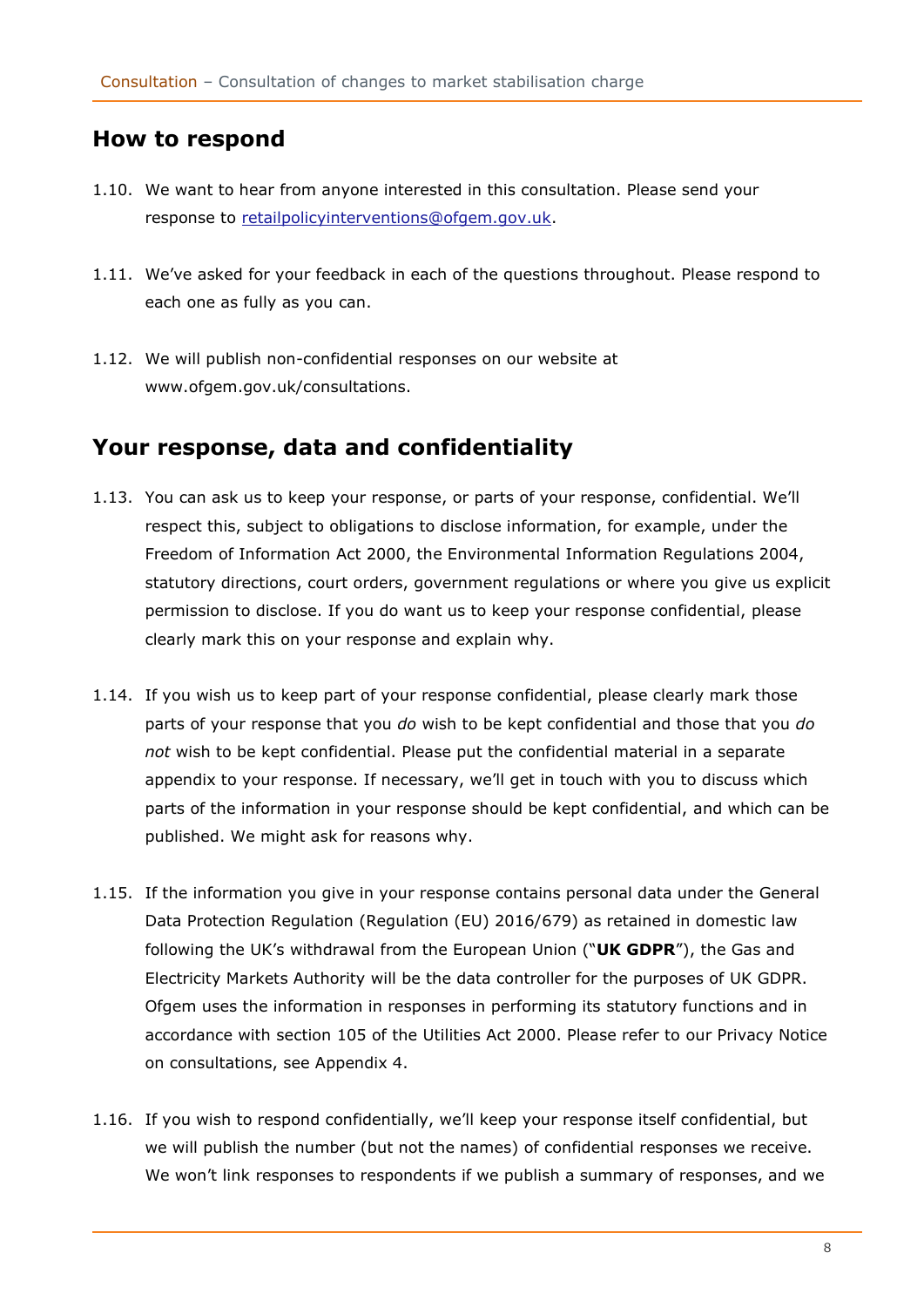will evaluate each response on its own merits without undermining your right to confidentiality.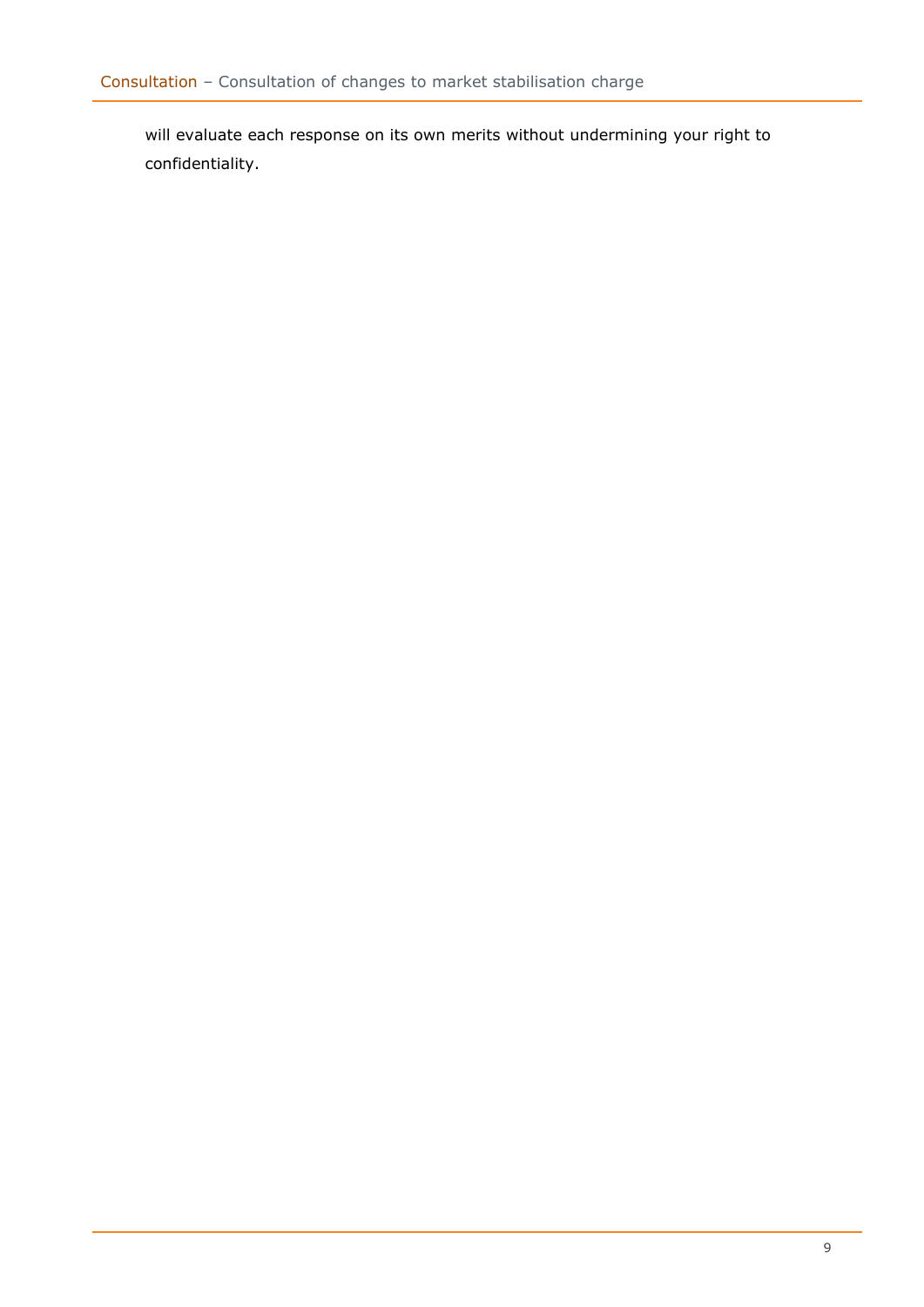## <span id="page-9-0"></span>**General feedback**

- 1.17. We believe that consultation is at the heart of good policy development. We welcome any comments about how we've run this consultation. We'd also like to get your answers to these questions:
	- 1. Do you have any comments about the overall process of this consultation?
	- 2. Do you have any comments about its tone and content?
	- 3. Was it easy to read and understand? Or could it have been better written?
	- 4. Were its conclusions balanced?
	- 5. Did it make reasoned recommendations for improvement?
	- 6. Any further comments?

Please send any general feedback comments to [stakeholders@ofgem.gov.uk](mailto:stakeholders@ofgem.gov.uk)

### **How to track the progress of the consultation**

You can track the progress of a consultation from upcoming to decision status using the 'notify me' function on a consultation page when published on our website. [Ofgem.gov.uk/consultations.](http://www.ofgem.gov.uk/consultations)

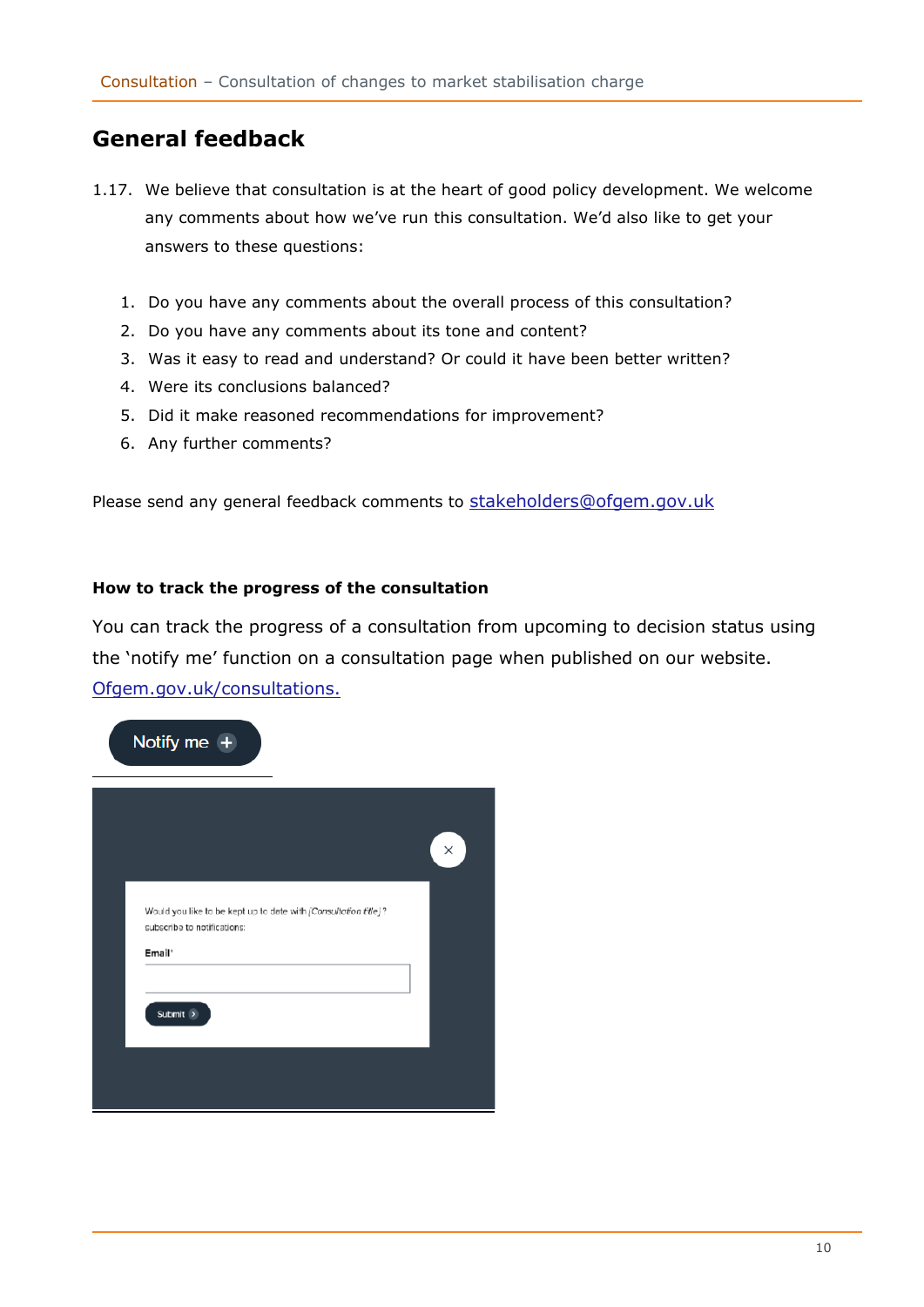Once subscribed to the notifications for a particular consultation, you will receive an email to notify you when it has changed status. Our consultation stages are:

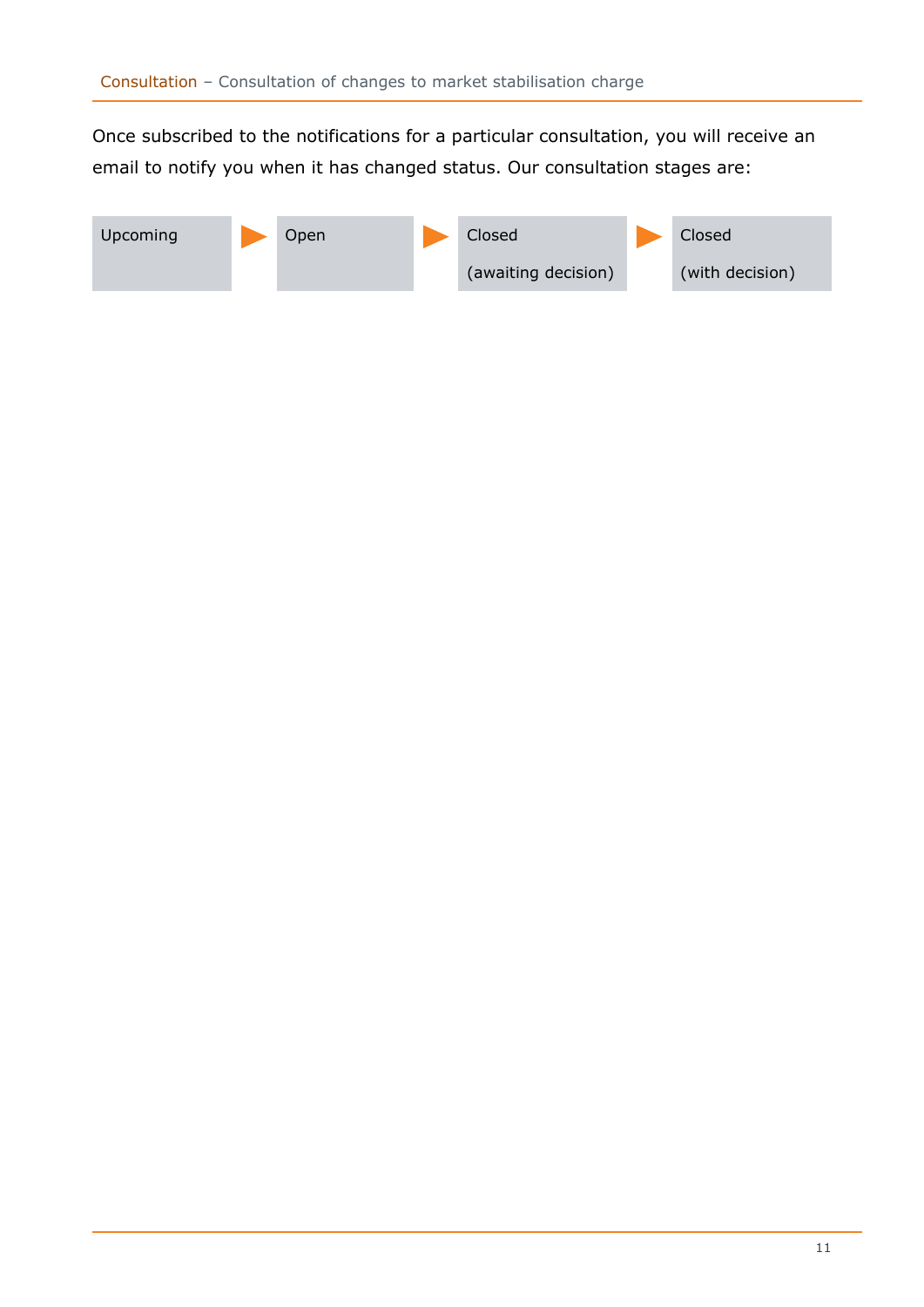## <span id="page-11-0"></span>**2. Changes to market stabilisation charge parameters**

## <span id="page-11-1"></span>**Section summary**

Following Russia's invasion of Ukraine on 24 February 2022, global energy markets have experienced levels of price and volatility significantly higher than those faced in January. This has increased risks for energy suppliers both as prices rise and as they fall. It is in the interests of consumers that well managed energy suppliers are able to finance their businesses under unstable and uncertain market conditions and to this end we have reviewed the parameters of the MSC to ensure that it is effective. Our assessment of these risks indicates that it would be prudent to change the MSC parameters to a threshold of between 10-20% (the amount by which market prices must fall below the wholesale cost allowance in the default tariff cap before the MSC comes into operation) <sup>4</sup> and a derating factor of between 80-90% (the percentage of supplier hedging losses, beyond the threshold, that are to be covered by the MSC).<sup>5</sup> We would welcome views on where in those ranges would be the optimum outcome.

# <span id="page-11-2"></span>**Context**

5

## **Wholesale prices have become significantly higher and more volatile**

2.1. The Russian invasion of Ukraine (24 February 2022) has been followed by significant increases in the level and volatility of wholesale prices. The chart below shows how the benchmark gas price used to set the Default Tariff Cap has moved since the beginning of the year.

<sup>4</sup> The Losing Supplier Loss Trigger as defined in page & of the Guidance

The calculation is set out in pages 6-9 of the Guidance.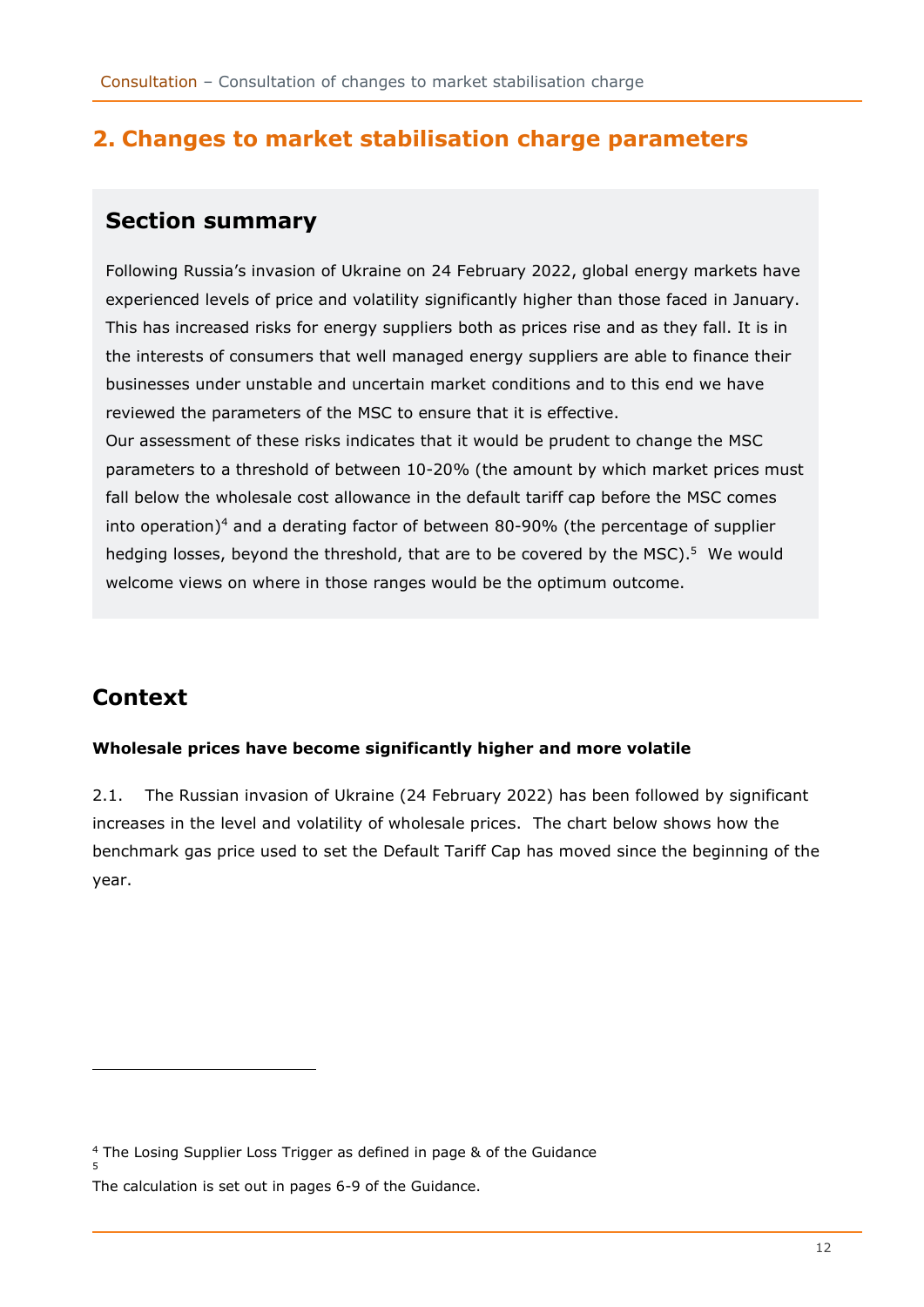

- 2.2. Although the political situation around the war in Ukraine could change quite rapidly, there is obviously a risk that prices could remain high and volatile for some time, for example if a wish to diversify away from Russian hydrocarbons puts pressure on supplies from other sources. There is also considerable risk about how Middle Eastern countries and other sources of international oil and gas will adapt their production policies.
- 2.3. As a result, suppliers are exposed to risk and cost managing the current volatility and high prices. This is exacerbated by the higher volumes of energy consumption over the autumn and winter. A nominal supplier that is hedging in accordance with the algorithm used to set the default tariff cap will be holding significant and increasing volumes of high-priced energy for autumn 2022. Accordingly, the hedge values at risk have risen substantially and the MSC may need to act more powerfully in the event that prices fall.
- 2.4. Indeed, if the MSC is not adequately effective in the event of falling prices, it could create an incentive for suppliers to hedge insufficiently, which could lead to them being unable to manage an outcome where prices rose further. It is therefore appropriate to review the parameters to ascertain that the MSC remains fit for purpose.

## **The current MSC parameters do not strike the right balance in the current environment**

2.5. The parameters for the MSC involve achieving a balance between enabling active consumers to gain as quickly as possible from the falls in energy prices, if and when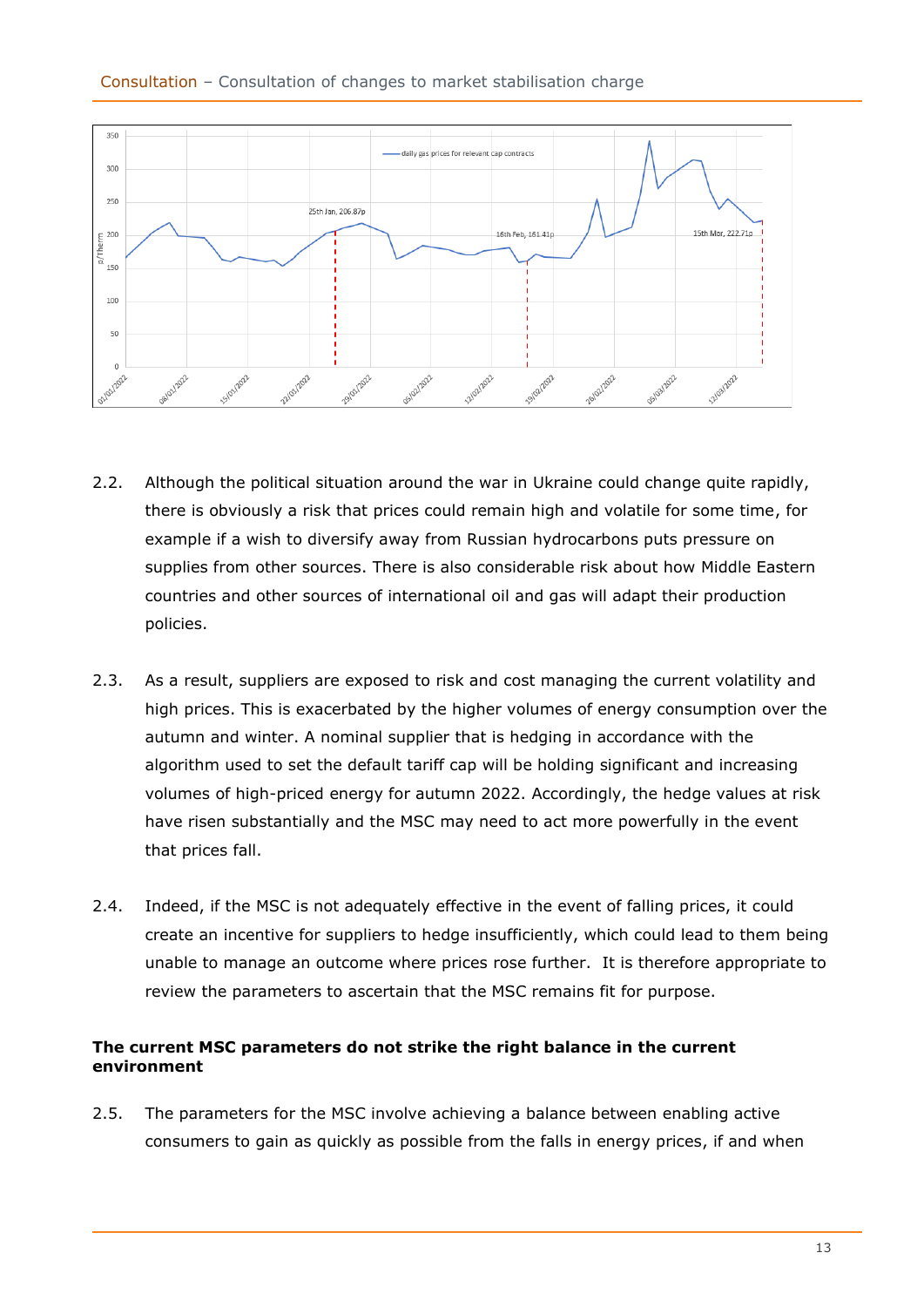wholesale markets fall closer to historic levels, and avoiding financial stress for wellmanaged and prudent energy suppliers who serve them.

- 2.6. The exposure of well-managed and prudent suppliers is significantly higher, following the invasion of Ukraine, than we expected when the parameters were first set. In particular, the cost of unwinding hedges no longer required following loss of SVT customers has, under the current parameters, increased significantly. This is likely to lead to high levels of financial stress if and when prices fall, with the risk of further planned or unplanned exits. It is in the interests of existing and future consumers that efficient suppliers are able to finance their businesses. Our modelling shows that on the current MSC parameters there would be significant supplier exits from the market.
- 2.7. The work underlying the updated impact assessment described below indicates that significant cash and earnings losses are likely for hedged suppliers under the current MSC parameters if prices fall to historic levels over the coming months. A threshold of 30% is likely to allow excessive losses on hedge positions before the MSC is activated. We are therefore consulting on a change in the threshold to a figure in the range 10- 20%, as we consider that this would better mitigate the risk
- 2.8. The greater exposure of suppliers in these more adverse circumstances means that it is also appropriate to review the derating factor. As the scale of the potential losses rises, the 25% share that companies were expected to absorb (above the substantial losses incurred before the threshold is crossed) becomes more onerous compared to the ability of companies to meet them. This could lead to increased financial stress in the sector, and the harm to consumers described above. We therefore propose increasing the derating factor to a level in the range 80-90%.
- 2.9. Confidence in the effectiveness of the MSC will also assist energy suppliers in appropriate hedging to mitigate risks should prices rise further.

## **The consumer interest remains protected**

2.10. All consumers will benefit in time from lower prices, if wholesale prices fall, as the default tariff cap will fall once the hedges implied by the cap indexation unwind. As this happens, the MSC threshold will cease to be met. However, active consumers are likely to find that the MSC limits the scale of the savings they can achieve early on.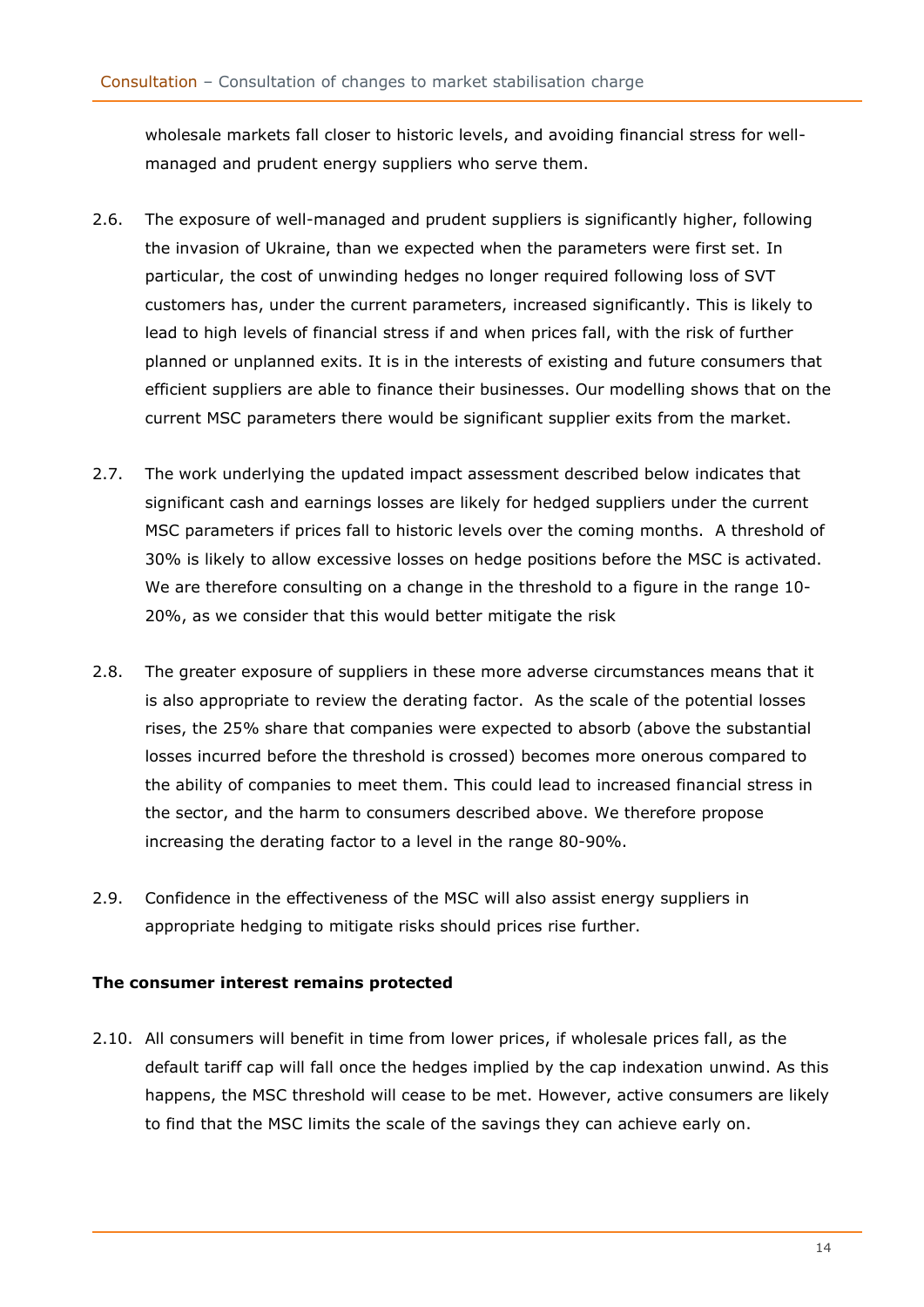- 2.11. On the assumption that default tariffs are priced at the cap, the MSC does not affect the pricing for consumers who are inactive or for other reasons choose to remain on Standard Variable Tariffs. This is because it does not affect the trajectory of the default price cap – except in so far as the MSC causes the cap to be lower than it otherwise would have been (by preventing socialised costs of default).
- 2.12. In return for delaying part of the benefits of falling wholesale prices for active consumers, the MSC, especially with the proposed new parameters, is expected to reduce the risk of financial stress for well-managed firms. We judge this to be in the interest of consumers, so that the firms who serve them are able to fund their businesses. Excessive financial stress for well-managed firms that have hedged properly is not in the interests of consumers. It would deter investment in the market and could lead to significant costs from further supplier exits. These costs and other disbenefits could fall disproportionately on inactive consumers who would not gain from the lower short-term prices achieved by active customers.

## **Updated impact assessment**

- 2.13. We have updated our assessment to take account of the Indexation Guidance Letter, the decision to implement the ban on acquisition-only tariffs and movements in the market in the light of international events since the Decision. We have also updated our price fall scenarios to reflect events and the passage of time as follows:
	- A "flat fall" scenario, where prices fall gradually from 1 June 2022 and reach historic norms on 1 September 2022; and
	- A "sharp fall" scenario, where prices fall to historic norms on 1 May 2022 and remain at that level.
- 2.14. These scenarios are used to create approximate ranges for the cost to engaged customers of the MSC in delaying their access to the cheapest possible deals. That cost has to be weighed against the benefits of the MSC.
- 2.15. In the short term, the MSC benefits will include the avoided cost of any disorderly supplier exits and the likely levy calls from the special administration or supplier of last resort mechanisms. In the longer term, and perhaps more significantly, a sufficiently effective MSC will provide confidence for suppliers that the market is viable. This will lead to stronger investment, competition and innovation.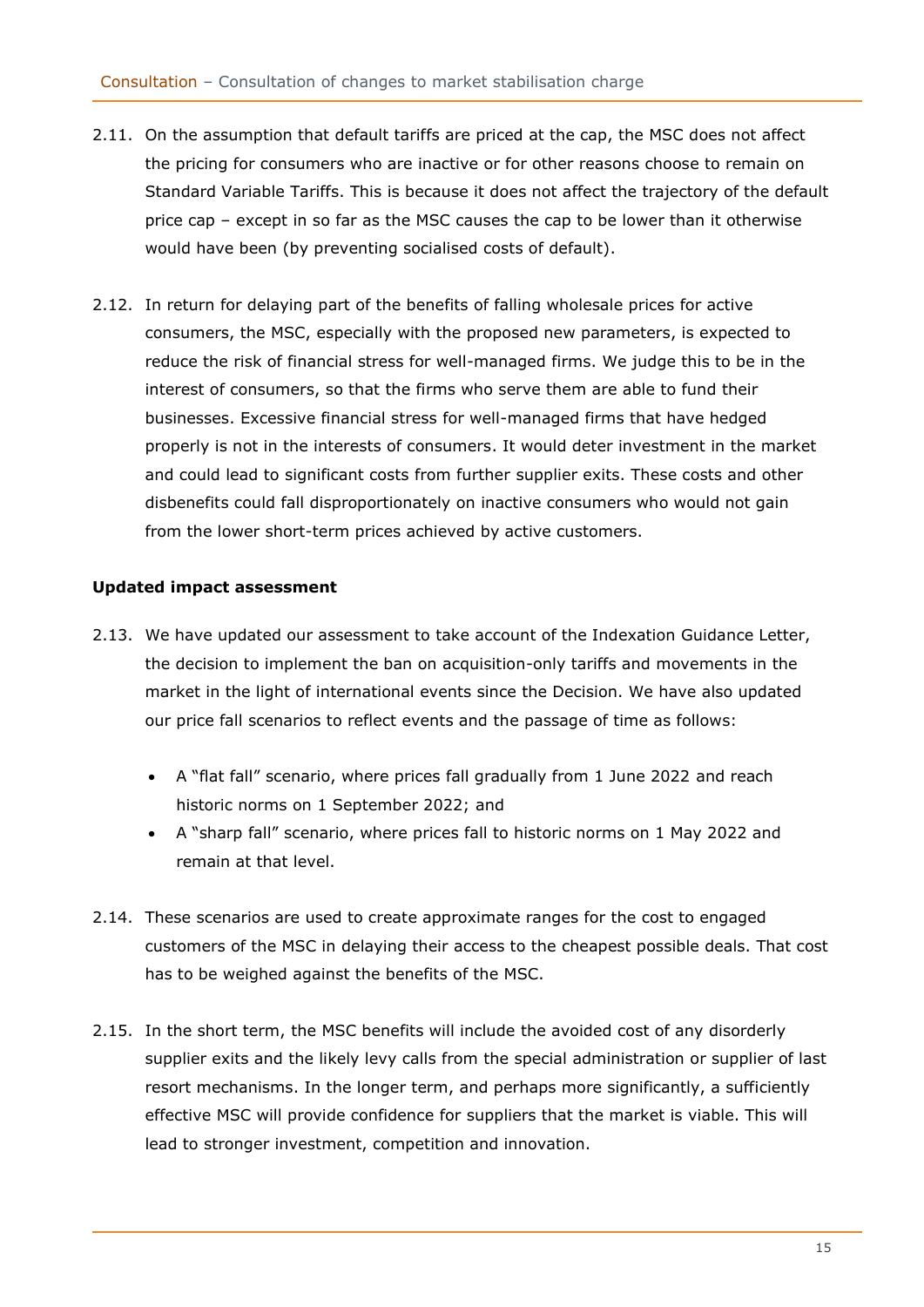- 2.16. Ofgem estimates £1.2 bn of mutualisation cost of supplier exit (based on our existing parameters) as the possible short term costs to consumers. We estimate the gains foregone by engaged consumers who switch tariff or supplier to be of a broadly similar magnitude. We estimate a range from £1.1bn to £1.5bn, depending on when and how the wholesale price falls and the changed MSC parameters (from the current threshold of 30% and derating factor of 75%, up to a threshold of 10% and a derating factor of 90%). Despite this, consumers would still stand to make significant gains by moving early in a falling price scenario.
- 2.17. There are significant net benefits from strengthening the MSC because of the less quantifiable but very significant factor of maintaining the viability and investibility of the domestic energy supply sector. Investors are unlikely to put money into, or remain in, a sector where prices are set according to an indexation structure that assumes a certain approach to hedging, but where those hedges are stranded without sufficient mitigation in the event that prices fall from extreme high levels.
- 2.18. The stronger MSC provides suppliers with more confidence to continue to hedge in accordance with the price cap methodology and the Guidance, to protect consumers against the risk of further wholesale price rises in the current difficult environment.

## *Distributional considerations*

2.19. As noted in the Decision, the MSC does not require any action by consumers, so does not present an additional barrier to switching by low income or otherwise vulnerable consumers. While the strengthened MSC is likely to be fed into fixed term contract prices, which would reduce the savings for engaged consumers, disengaged consumers (who are more likely to be low income or vulnerable) would not be affected. They would, however, benefit from the savings from socialised costs of any disorderly supplier exits. In addition, all consumers will benefit from a supply sector that is viable so that suppliers are able to compete, innovate and invest.

# <span id="page-15-0"></span>**Questions**

**1. Do you agree that, in the light of the considerations above, the MSC parameters should be adjusted to increase the effectiveness of the mechanism?**

**2. Would parameters of a trigger point in the range 10-20% and a derating factor of between 80-90%:**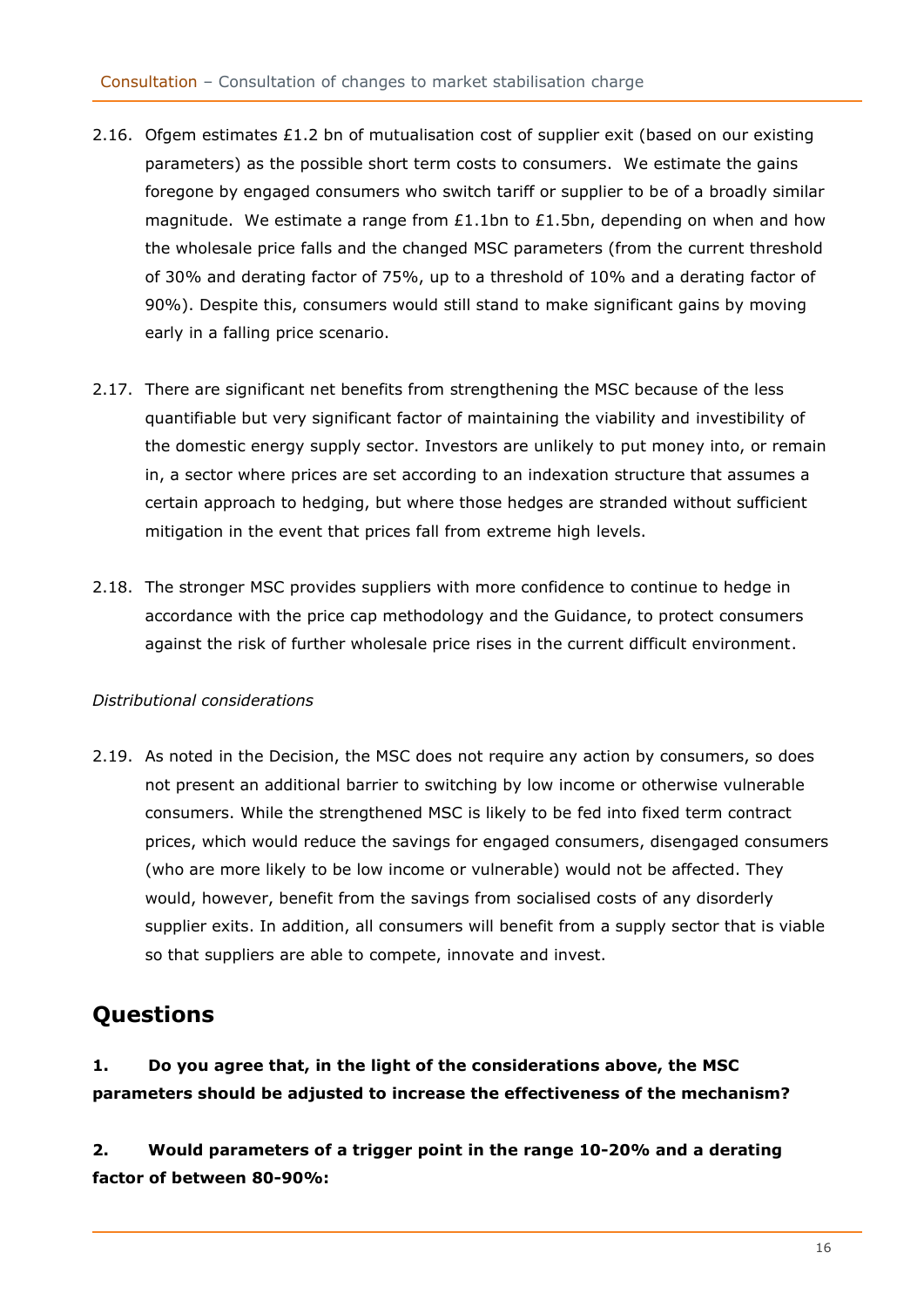**(a) achieve a reasonable balance between active customers benefitting as quickly as possible from falling prices on the one hand, and protecting all customers from the consequences of suppliers facing significant losses and/or financial distress because of the accumulated hedging positions? and** 

**(b) provide greater confidence to energy suppliers in appropriately hedging to mitigate risks should prices rise further?**

**3. Do you have any views as to where in the above ranges the parameters should be set?**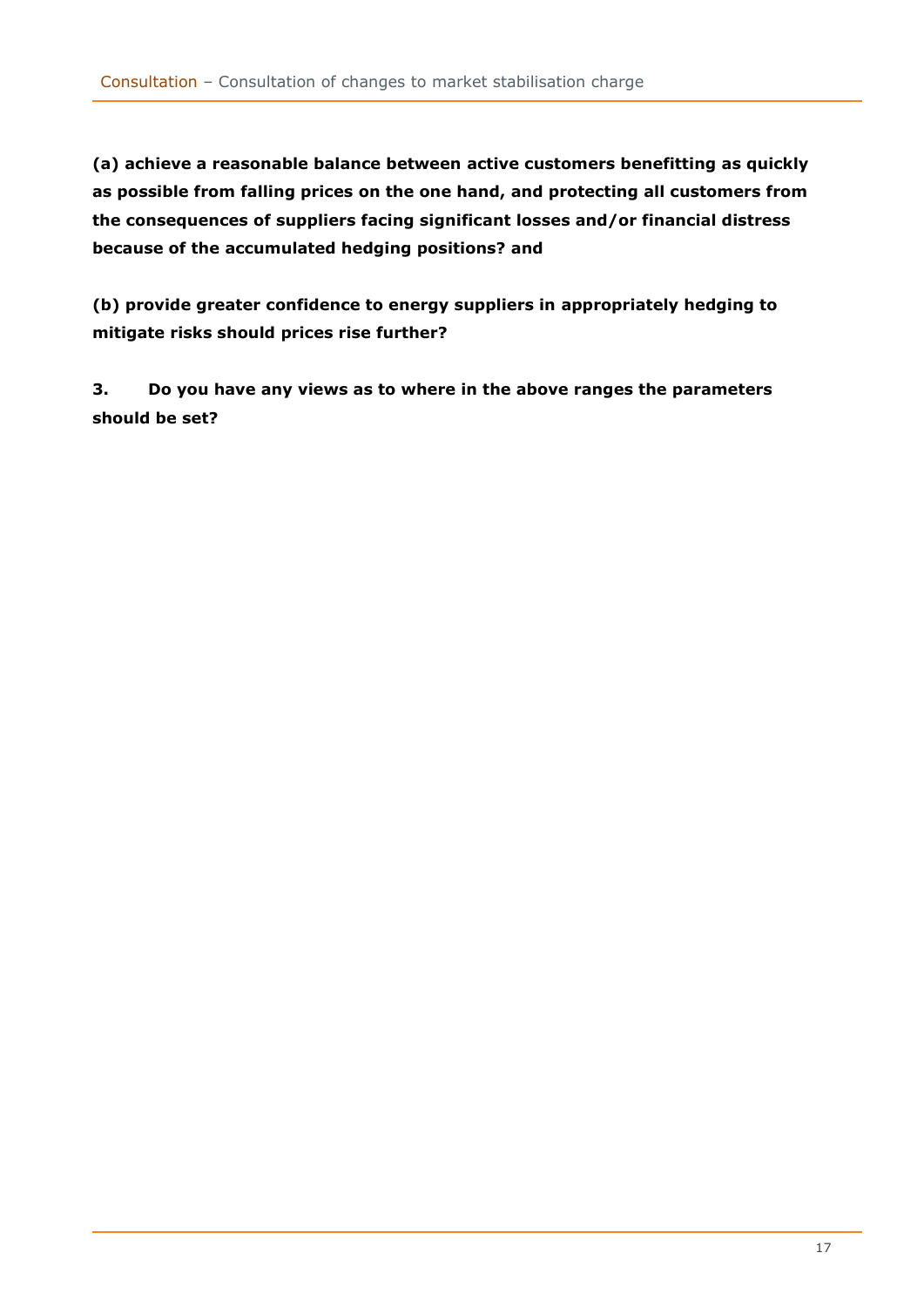# <span id="page-17-0"></span>**3. Amending MSC calculation to reflect guidance on price indexation**

## <span id="page-17-1"></span>**Section summary**

On 15 March 2022, Ofgem published updated guidance on how the price cap indexation will change for the current observation window with regards to price cap period nine. As the indexation is used as a term in the MSC, we intend to reflect this change in the calculations.

# <span id="page-17-2"></span>**Context**

## **New guidance on price indexation**

- 3.1. On 4 February 2022, Ofgem consulted on medium term changes to the price cap methodology<sup>6</sup> for implementation in cap period nine (October 2022 - March 2023). This consultation closed on 4 March 2022. Ofgem is in the process of analysing responses to determine the most effective way to systemically reduce the risks that suppliers bear on unexpected SVT demand and backwardation costs in highly volatile market conditions.
- 3.2. After reviewing suppliers' and other stakeholders' responses to our policy consultation, it was clear that there is support for a reduction in the price cap implementation period.<sup>7</sup> To facilitate a reduction in notice period, should we deem it appropriate to do so, Ofgem issued a letter on 15 March 2022 with updated guidance on the treatment of the price indexation for cap period nine (the "**Indexation Guidance Letter**"). <sup>8</sup>

 $6$  Ofgem (2022), Consultation on medium term changes to the price cap methodology:

<https://www.ofgem.gov.uk/publications/consultation-medium-term-changes-price-cap-methodology>  $<sup>7</sup>$  The implementation period is the time between announcement of the new cap level and this level</sup> applying to suppliers' prices. Under the existing cap mechanism, it would be from 5th August to 30<sup>th</sup> September 2022 for cap period nine.

<sup>8</sup> Ofgem (2022), Updated guidance on treatment of price indexation in future default tariff cap proposals: [https://www.ofgem.gov.uk/publications/updated-guidance-treatment-price-indexation](https://www.ofgem.gov.uk/publications/updated-guidance-treatment-price-indexation-future-default-tariff-cap-proposals)[future-default-tariff-cap-proposals](https://www.ofgem.gov.uk/publications/updated-guidance-treatment-price-indexation-future-default-tariff-cap-proposals)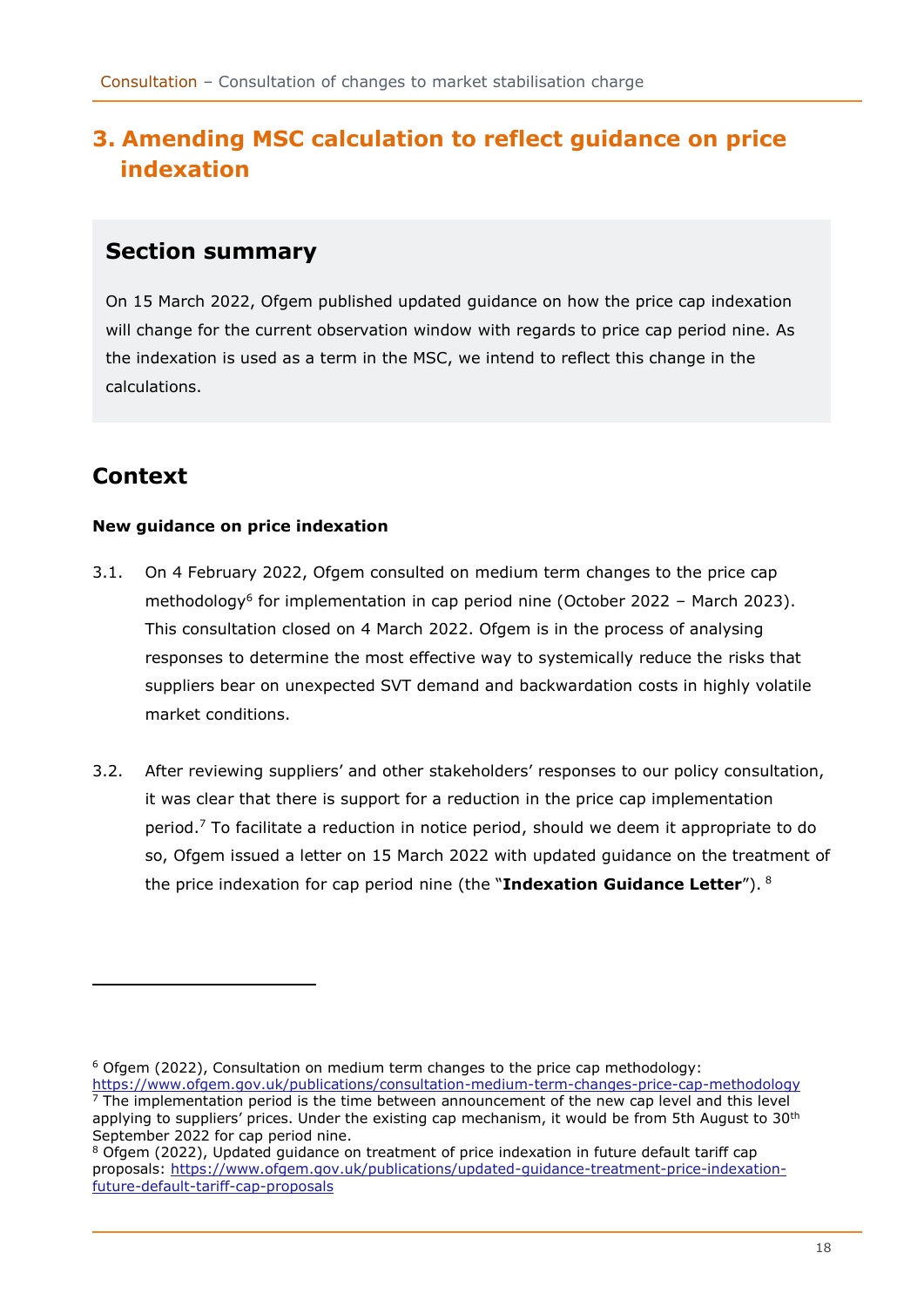- 3.3. The Indexation Guidance Letter sets out updated guidance for domestic energy suppliers on the treatment of wholesale prices observed during the transitional period to a new cap mechanism, following consultation, due to start in October 2022. This is in readiness for shortening the period between price observation and delivery. In the Indexation Guidance Letter, in effect, we extend the observation window by one month (from six months to seven months), by applying a 50% weighting to prices observed over a two-month period (from 16 March to 19 May, inclusive, the earliest period we could accommodate). This new temporary indexation approach is referred to in this document as the '7-1-12' indexation approach.
- 3.4. On 16 February, Ofgem published its MSC Guidance<sup>9</sup> setting out the workings of the MSC, alongside our short-term interventions decision document. In the MSC Guidance, we stated, "*any future adjustment to the price cap that materially affects hedging strategies may require us to make an adjustment to this guidance to take account of this change in circumstance*" and "*Before making changes to the guidance, we commit to consult stakeholders on our proposed changes for 14 days*."
- 3.5. We consider that the new guidance contained in the Indexation Guidance Letter necessitates an amendment to the MSC calculation, to ensure the calculation takes into account the updated price cap indexation approach. The rest of this chapter sets out the changes that we propose to make to ensure the MSC calculation and Guidance appropriately reflect the new 7-1-12 indexation approach.

## <span id="page-18-0"></span>**Proposed changes to MSC calculation**

## **7-1-12 price indexation profile**

- 3.6. The 7-1-12 profile is a non-linear indexation approach, described and illustrated below:
	- Observing prices at 100% from 01 February to 15 March inclusive (31 trading days);

<sup>&</sup>lt;sup>9</sup> Ofgem (2022), Market stabilisation charge calculation methodology: <https://www.ofgem.gov.uk/sites/default/files/2022-02/MSC%20guidance.pdf>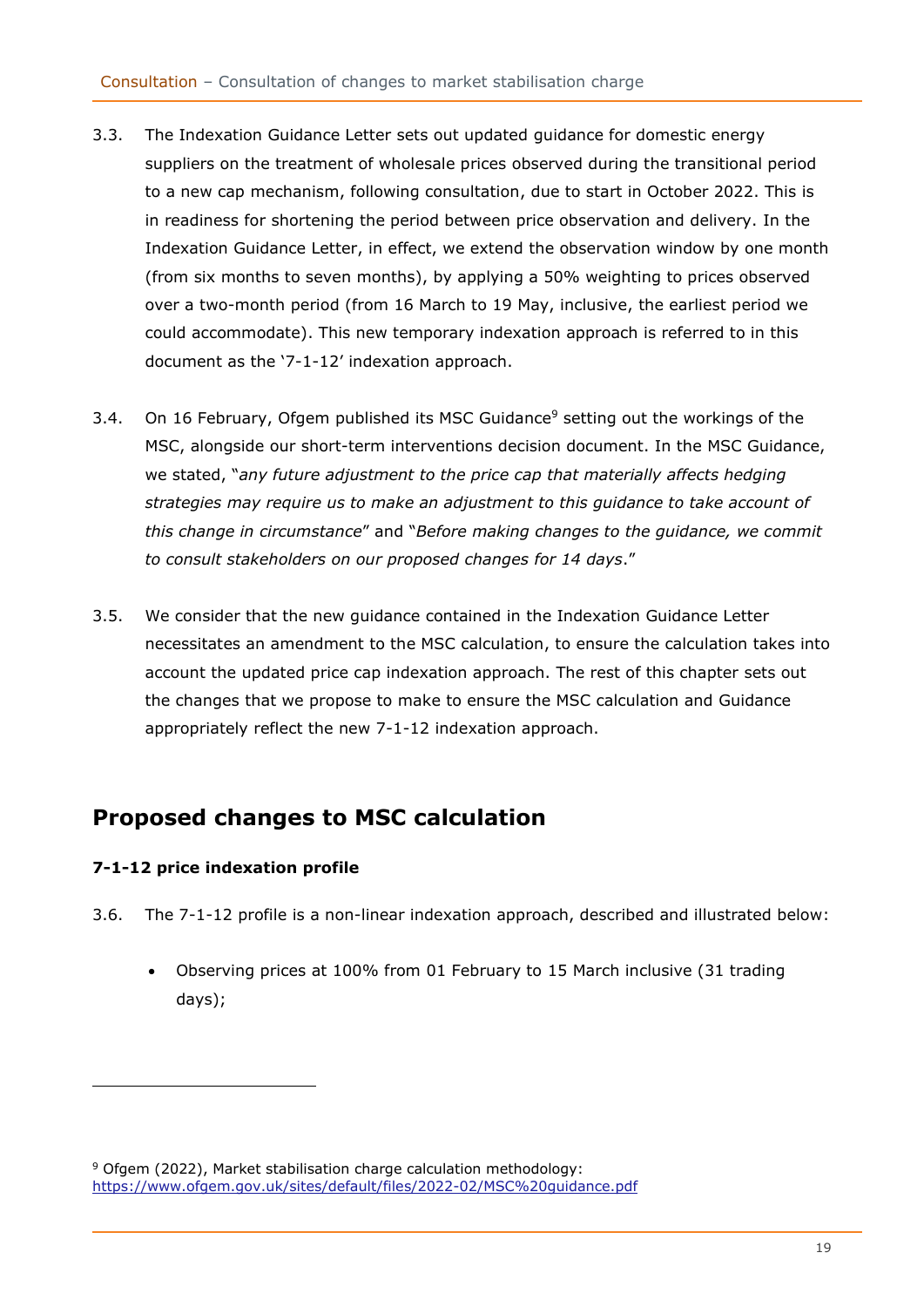- Observing prices at 50% from 16 March to 19 May inclusive (44 trading days);
- Observing prices at 100% from 20 May to 31 August inclusive (71 trading days).



- 3.7. This price indexation profile change serves two purposes:
	- It facilitates the transition to a one-month notice period for the price cap should we deem it appropriate to do so, and
	- By bringing price observation closer to delivery, it allows the price cap to better reflect the market at the time, so reducing volume risk for suppliers.
- 3.8. It is important to highlight that this 7-1-12 indexation approach is expected to be in place for cap period nine only. Further changes to the MSC calculation may be required to reflect any further changes to the price cap indexation approach going forward. We expect to consult on any future changes to the price cap indexation approach which may impact the MSC for as long as the MSC remains in place.
- 3.9. The outcome of the Medium Term Changes to the Price Cap Methodology statutory consultation process (decision expected in summer 2022) will set definitive expectations on the most appropriate hedging profile for a nominal supplier for summer 2023. However, the MSC formula must include the volume of hedges held for the n+2 season (summer 2023 in this case) as a nominally hedged supplier is expected to be buying  $n+2$  season towards the end of the current season. Therefore, for the time being, we have chosen to reflect what the reduction in notice period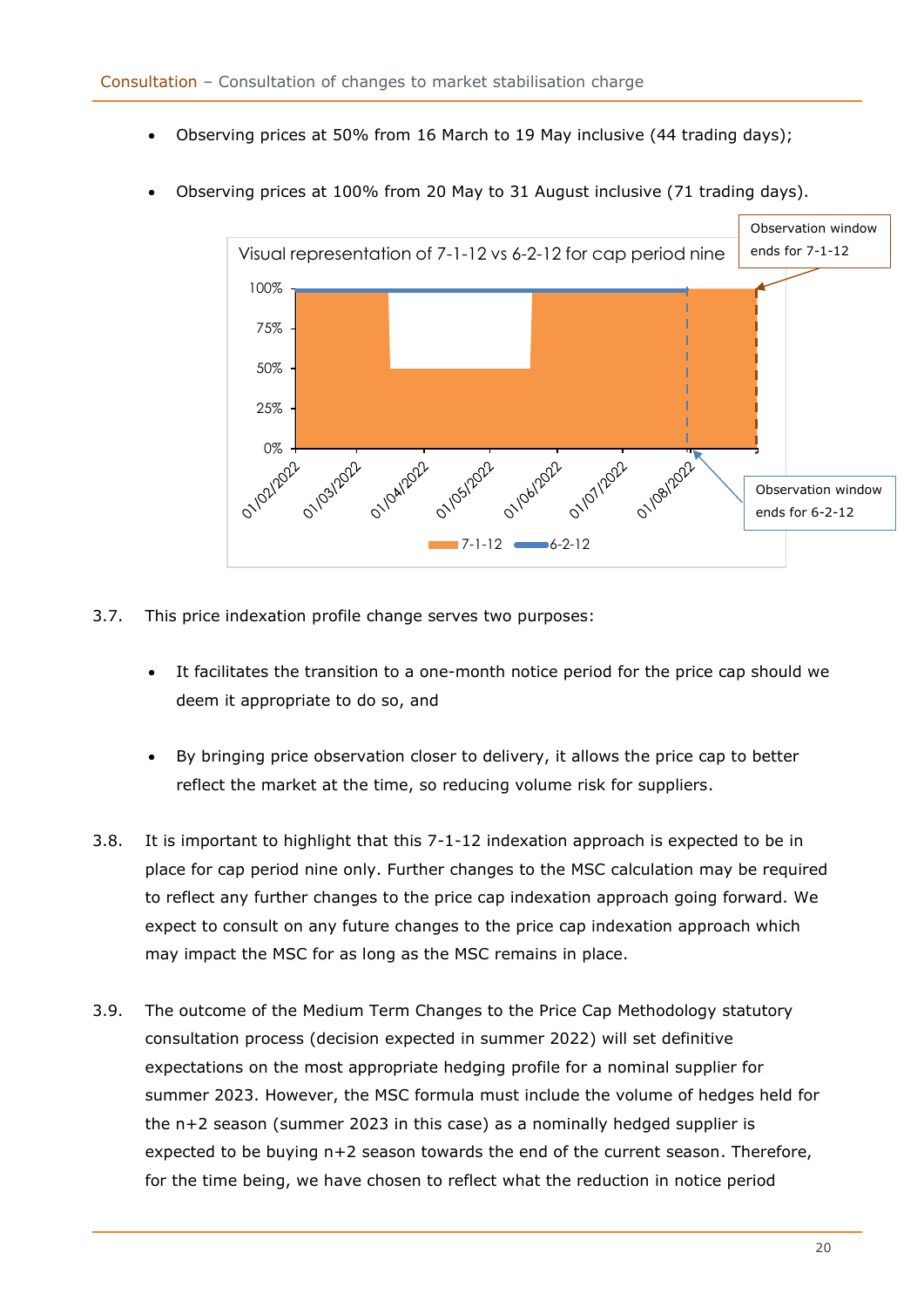implies for summer 2023, which is a start in price observation on 1 September 2022 (instead of 1 August 2022). The formula of the c and c' terms may be amended to reflect a potential changed profile for summer 2023 and if this changes the effective MSC payments change as a result, we will take it into account.

## **Proposal – amend the algebra of the MSC calculation to reflect the 7-1-12 approach**

- 3.10. Through the 'Qualifying losses' term of the MSC formula, the MSC captures the cost at which a supplier will buy energy (price cap level) and the price at which a losing supplier will unwind their hedge (market price). These values are respectively incorporated into  $W_{\text{pc}}$  and  $W_{\text{c}}$ .
- 3.11. The MSC algebra factors in the wholesale allowance of the price cap, which has so far itself been based on a linear 6-2-12 price indexation profile. The non-linear 7-1-12 profile therefore impacts the terms that control the volume of hedges held by a nominal supplier for the forward seasons in  $W_{pc}$  (b and c).
- 3.12. Additionally,  $W_c$  is defined as the weighted average of the forward contracts for the remainder of the periods a nominal supplier is hedged for. The non-linear 7-1-12 profile therefore impacts the terms that control the volume of hedges held by a nominal supplier for the forward seasons in  $W_c$  (b' and c').
- 3.13. A clarification is made to the definition of  $D_h$  and  $T_h$  to ensure that it is the fixed number of delivery days held. (which we assume to be the number of calendar/trading days in the next 8 months from the  $1<sup>st</sup>$  day of the observation period).
- 3.14. The non-linear 7-1-12 profile results in a breakdown of b and b' so that it captures the rate of hedged volumes for Winter '22/23 at any point in time. In order to reflects this, we propose to build the formula at daily granularity.
- 3.15. The terms c and c' (ie, the volume hedged for Summer '23) will only be reduced as the guidance to reduce the notice period from two months to one month implies that the observation window for the price cap period 10 starts on the 1 September 2022 instead of the 1 August 2022.
- 3.16. Below, the changed terms in light of the 7-1-12 indexation profile. The terms reflect the new 7-1-12 price indexation profile that was itself based on trading days, and we therefore built b' and extrapolated it to reach b.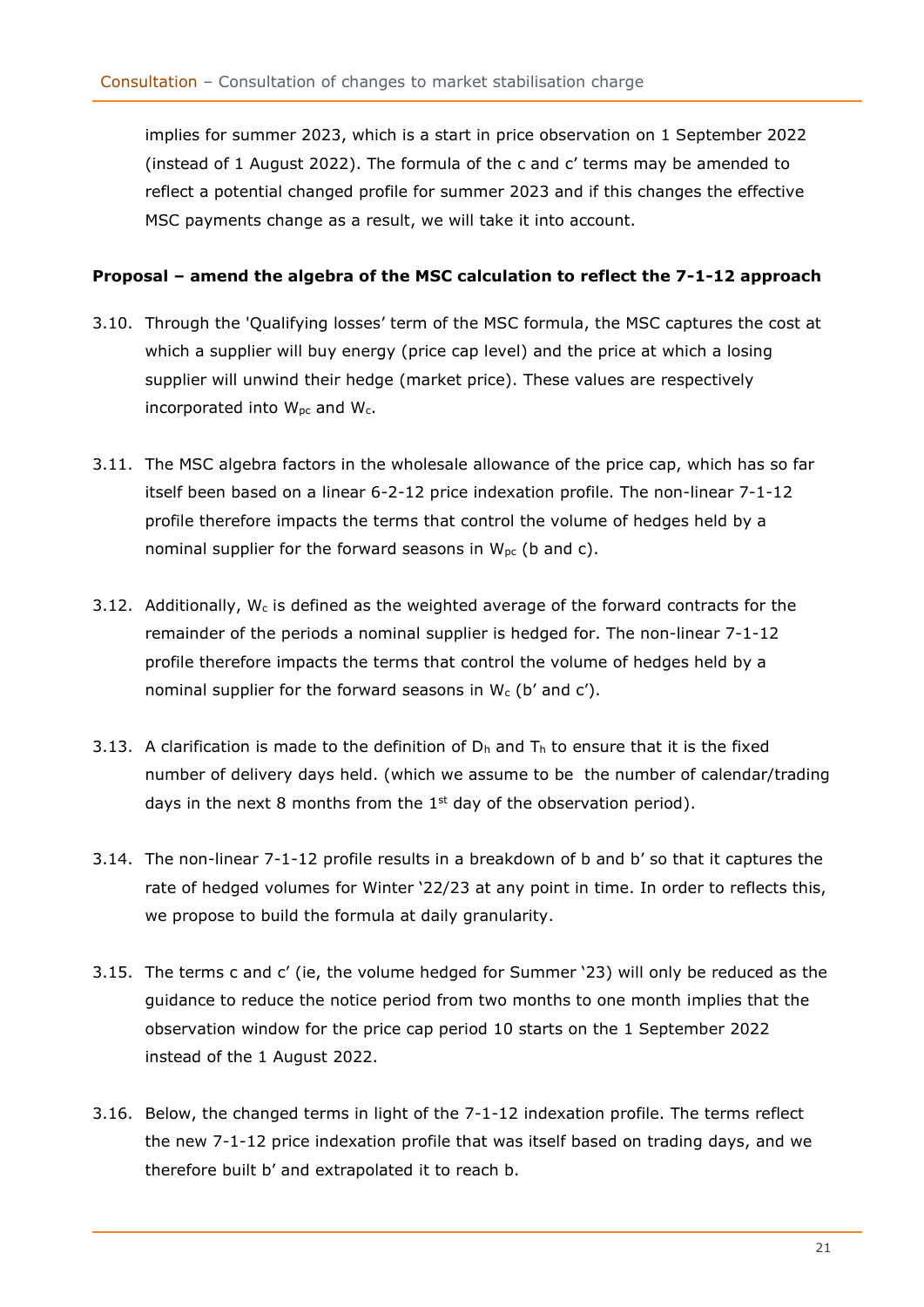Consultation – Consultation of changes to market stabilisation charge

$$
b = \frac{D_n + 0.5(D_{d1} - D_{d50}) + (D_{d50} - D_{d154})}{D_H}
$$

$$
c = \frac{D_{d154}}{D_H}
$$

 $D_n$  = Delivery days of season  $n + 1$  held on day 1 of season n (51 days fixed throughout the period)  $D_{d1}$  = Term growing by 1 unit per calendar day from calendar day 1 of season n (1 $^{\rm st}$  April for Summer '22)  $D_{d50}$  = Term growing by 1 unit per calendar day from calendar day 50 of season n (20<sup>th</sup> May for Summer '22)  $D_{d154} = Term$  growing by 1 unit per calendar day from calendar day 154 of season  $n$  (1 $^{\rm st}$  September for Summer '22)

 $D_H$  = Total number of delivery days in conventional 8 month hedge (242 calendar days)

$$
b' = \frac{T_n + 0.5(T_{t1} - T_{t33}) + (T_{t33} - T_{t104})}{T_H}
$$

$$
c' = \frac{T_{t104}}{T_H}
$$

 $T_n$  = Trading days of season  $n + 1$  held on 1st day of season n (37 trading days fixed throughout the period)  $T_{t1} = Term$  growing by  $1$  unit per trading day from trading day  $1$  of season  $n$  ( $1^{st}$  April for Summer  $^{\prime}$ 22)  $T_{t33}$  = Term growing by 1 unit per trading day from trading day 33 of season n (20<sup>th</sup> May for Summer '22)  $T_{t104} = Term$  growing by 1 unit per trading day from trading day 104 of season n (1 $^{st}$  September for Summer  $^{\prime}$ 22)  $T_H$  = Total number of trading days in conventional 8 month hedge (168 trading days)

3.17. For information, [Table 1](#page-21-0) gives the relevant number of pivotal dates in terms of calendar and trading days throughout Summer '22.

| Date                | 31 <sup>st</sup> March | $1^{\rm st}$ April | 19 <sup>th</sup> May | 20 <sup>th</sup> May | 31st August $\parallel$ | 1 <sup>st</sup> September |
|---------------------|------------------------|--------------------|----------------------|----------------------|-------------------------|---------------------------|
| Calendar day number |                        |                    | 49                   | 50                   | 153                     | 154                       |
| Trading day number  |                        |                    | 32                   | 33                   | 103                     | 104                       |

<span id="page-21-0"></span>*Table 1 - calendar/trading day number for pivotal dates*

3.18. Conversely to the previous (linear) 6-2-12 price indexation profile, the non-linear 7-1- 12 profile assumes that a nominal supplier will not be holding the same volume of hedges at any point in time during the observation period. Therefore, we introduce a volume factor to the MSC formula to ensure that it is correctly apportioned to the total volume a nominal supplier holds at any point in time. The volume factor should allow to control for a varying total volume held throughout the hedging period. We propose to introduce a volume factor such as:

$$
V=(a+b+c)
$$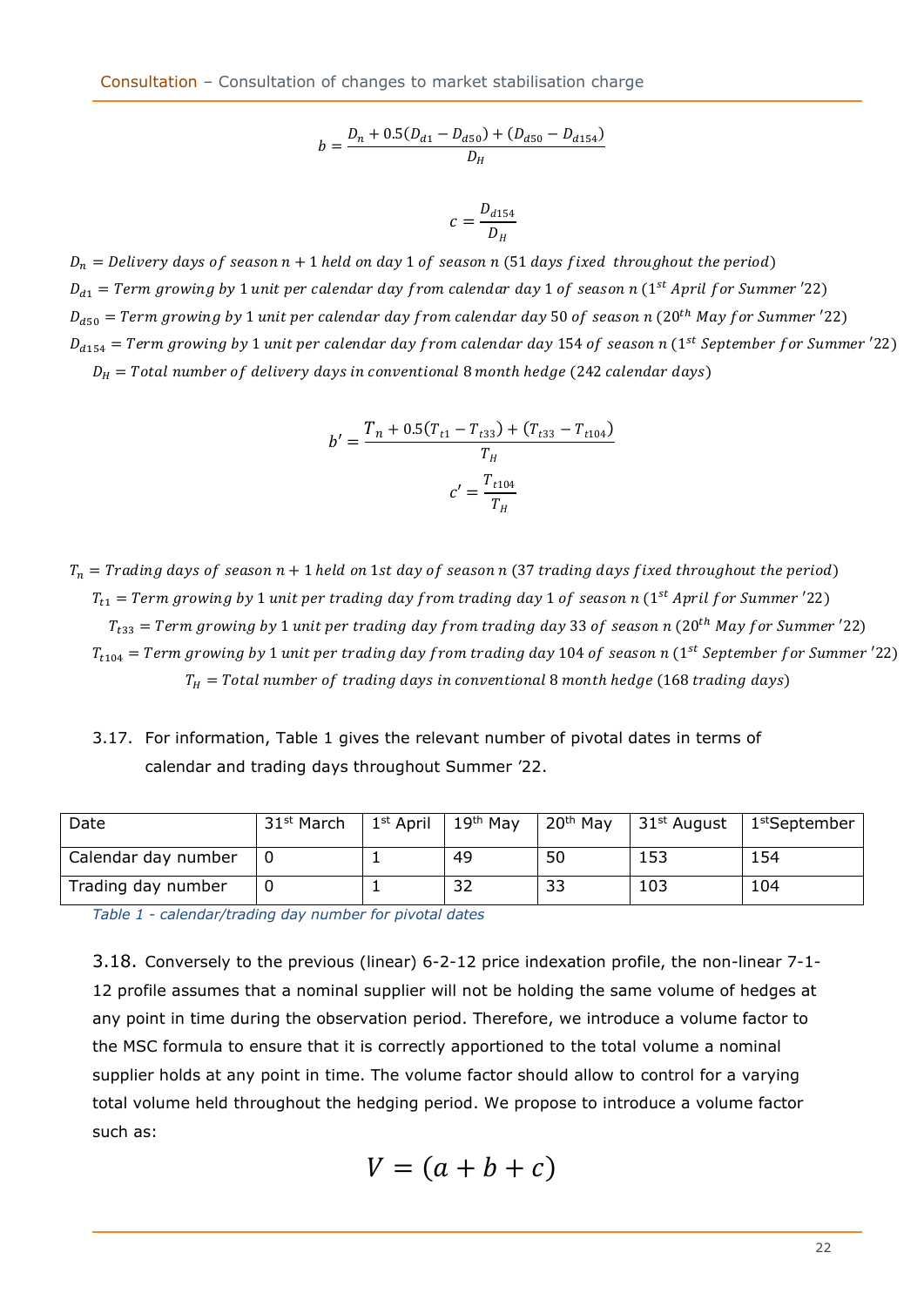

Sum of the rate of total volume hedges held from 01 April - 31 September 2022

Therefore, Qualifying losses under 7-1-12 non-linear would be changed to:

$$
l=v\cdot(W_t-W_c)
$$

## **Alternative option considered – do nothing**

- 3.19. The impact of doing nothing, ie leave the algebra built on a 6-2-12 price indexation profile rather than the 7-1-12 that is being implemented, would be to over-compensate the losing supplier by up to  $12\%$ ,<sup>10</sup> potentially impacting adversely the competitivity of fixed tariff contracts offered on the market.
- 3.20. We do not think it appropriate to continue with a "do-nothing" option. We consider that proceeding with an indexation approach for the MSC calculation that differs from the

 $10$  On the 19<sup>th</sup> May, when the hedging reverts to 100% as described in para 3.8, a losing supplier would have to unwind its hedge for 37.5 weeks (26 weeks for P8 + 11.5 weeks for P9, including the 9 weeks at 50% between 16<sup>th</sup> March and 19<sup>th</sup> May). Under a 6-2-12 profile, a losing supplier would have to unwind 42 weeks' worth of hedges, ie 12% more.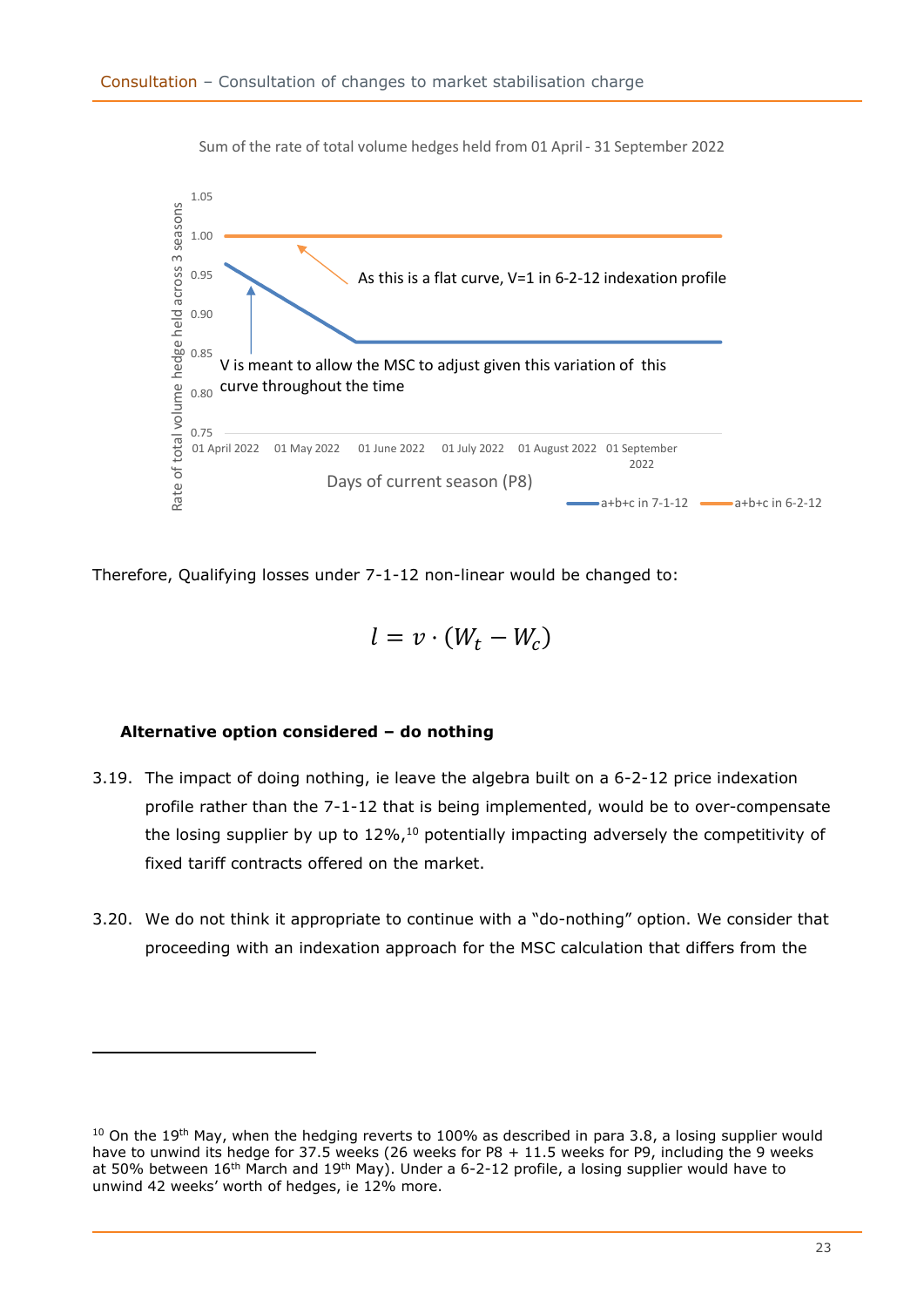one used as part of the price cap methodology would limit the robustness and effectiveness of the MSC.

# <span id="page-23-0"></span>**Questions**

**1. Do you agree with our proposal to incorporate the 7-1-12 hedging price indexation profile within the MSC calculation?** 

**2. If yes, do you agree with how we propose to amend the algebra / terms of the MSC to reflect the 7-1-12 indexation approach?**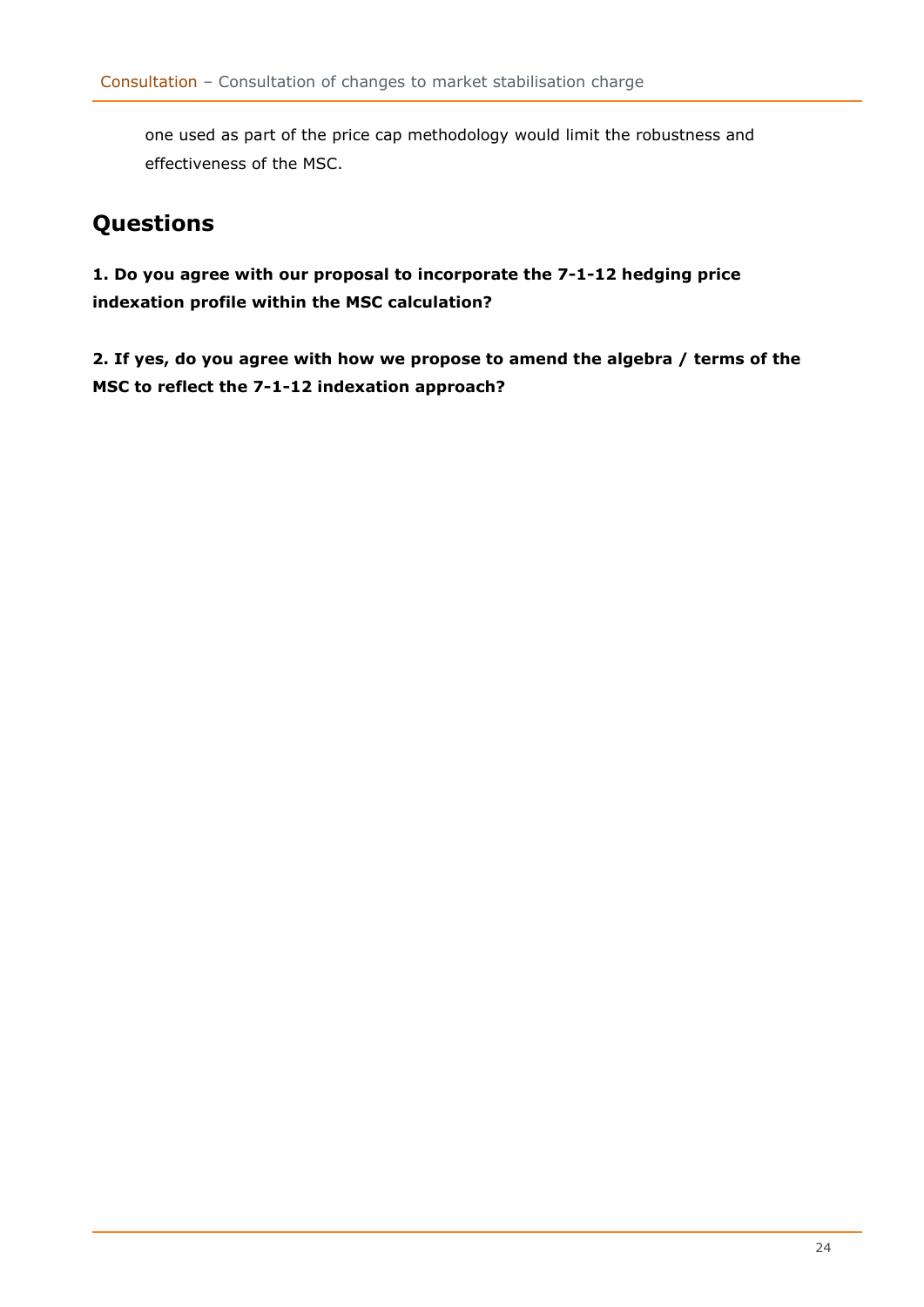## <span id="page-24-0"></span>**4. Adjustment to reflect losses in the MSC**

## <span id="page-24-1"></span>**Section summary**

The Guidance, and the worked example published on 16 February 2022<sup>11</sup> (the "**Worked Example**") do not include an adjustment for electricity losses or unidentified gas. Here we set out our proposal to include electricity losses and unidentified gas within the MSC calculation.

# <span id="page-24-2"></span>**Context**

- 4.1. During the development of the MSC methodology as part of Ofgem's short term interventions consultation process, $12$  we did not explicitly consult on the inclusion of electricity losses and unidentified gas ("**UIG**") in the MSC calculation. This was not raised by stakeholders as part of the statutory consultation responses.
- 4.2. We consider it appropriate to consult specifically on the inclusion of electricity losses and UIG as part of the MSC calculation. This chapter sets out our proposed approach to amending the MSC calculation for this purpose.

# <span id="page-24-3"></span>**Proposed changes to MSC calculation**

4.3. We propose to update the MSC calculation to allow for electricity losses and UIG. When purchasing energy, suppliers will be likely to include provision for losses and UIG in their hedging strategy. We consider it appropriate to also reflect these losses in the MSC calculation to allow for a more robust and reflective view of the wholesale costs to which a supplier is exposed.

<sup>11</sup> Ofgem (2022), MSC guidance worked example: [https://www.ofgem.gov.uk/sites/default/files/2022-](https://www.ofgem.gov.uk/sites/default/files/2022-02/MSC%20Guidance%20Worked%20Example%20.xlsx) [02/MSC%20Guidance%20Worked%20Example%20.xlsx](https://www.ofgem.gov.uk/sites/default/files/2022-02/MSC%20Guidance%20Worked%20Example%20.xlsx)

<sup>&</sup>lt;sup>12</sup> Ofgem (2022), Statutory consultation on potential short-term interventions to address risks to consumers from market volatility: [https://www.ofgem.gov.uk/sites/default/files/2021-](https://www.ofgem.gov.uk/sites/default/files/2021-12/StatCon%20Interventions%20to%20manage%20risks%20from%20current%20market%20volatility%20Final%20version_0.pdf) [12/StatCon%20Interventions%20to%20manage%20risks%20from%20current%20market%20volatility](https://www.ofgem.gov.uk/sites/default/files/2021-12/StatCon%20Interventions%20to%20manage%20risks%20from%20current%20market%20volatility%20Final%20version_0.pdf) [%20Final%20version\\_0.pdf](https://www.ofgem.gov.uk/sites/default/files/2021-12/StatCon%20Interventions%20to%20manage%20risks%20from%20current%20market%20volatility%20Final%20version_0.pdf)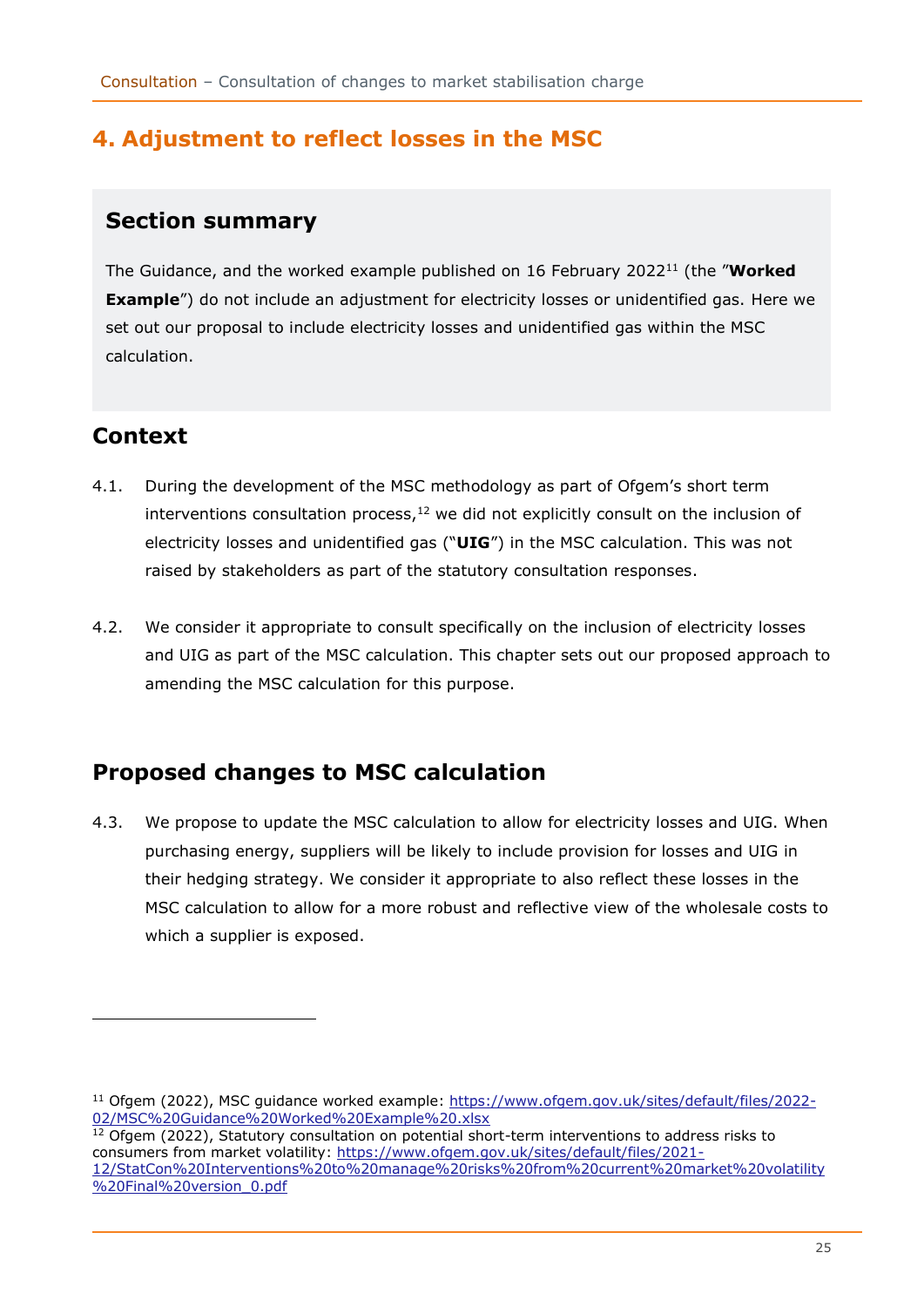- 4.4. For electricity losses we propose to apply a percentage uplift of 9.88% and for UIG we propose to apply a percentage uplift of 1.82%. These values are broadly consistent with how the price cap methodology accounts for electricity losses and UIG, at the GB average level. These figures are derived from annex 2 on the wholesale cost allowance methodology to our price cap decision, published on 3 February 2022.<sup>13</sup> The direct fuel cost allowance in the cap takes into account both electricity and gas network losses.
- 4.5. The 'Supplementary workbook to Annex 2, 3 and 4 demand and losses v1.8' that we published alongside our 3 February price cap decision develops the distribution and transmission losses in the energy network, using the latest publicly available industry data at the time of determining the cap levels. These losses are broken down into the 14 electricity distribution regions in GB and then applied to the direct fuel allowance on a "per region" basis. For the purposes of the MSC calculation, we are proposing to use the GB average electricity losses for single rate metering arrangement, which is 9.88%.
- 4.6. For UIG we propose to use the latest estimate of UIG uplift for non-PPM gas which is 1.82%, as set out in annex 2 to our February 2022 price cap decision. This is our most recent estimate of UIG using the most up-to-date industry data. More details can be found in our recent decision published on 4 February 2022.<sup>14</sup>
- 4.7. We consider that using the electricity losses and UIG uplifts from the above source allows ease of access and transparency. These figures have been developed as part of our wider price cap methodology and have been consulted on transparently through this process already.
- 4.8. The vast majority of electricity consumers are single rate. Similarly, the majority of gas consumers are non-PPM. We consider that both these user types are a fair representation of the typical consumer. We do not have a separate MSC for different consumer types and we consider it appropriate to avoid complexity where possible.

<sup>13</sup> Ofgem, 2022: [https://www.ofgem.gov.uk/publications/default-tariff-cap-level-1-april-2022-30](https://www.ofgem.gov.uk/publications/default-tariff-cap-level-1-april-2022-30-september-2022) [september-2022](https://www.ofgem.gov.uk/publications/default-tariff-cap-level-1-april-2022-30-september-2022)

<sup>&</sup>lt;sup>14</sup> Ofgem, 2022: [https://www.ofgem.gov.uk/publications/price-cap-decision-reflecting-prepayment-end](https://www.ofgem.gov.uk/publications/price-cap-decision-reflecting-prepayment-end-user-categories-default-tariff-cap)[user-categories-default-tariff-cap](https://www.ofgem.gov.uk/publications/price-cap-decision-reflecting-prepayment-end-user-categories-default-tariff-cap)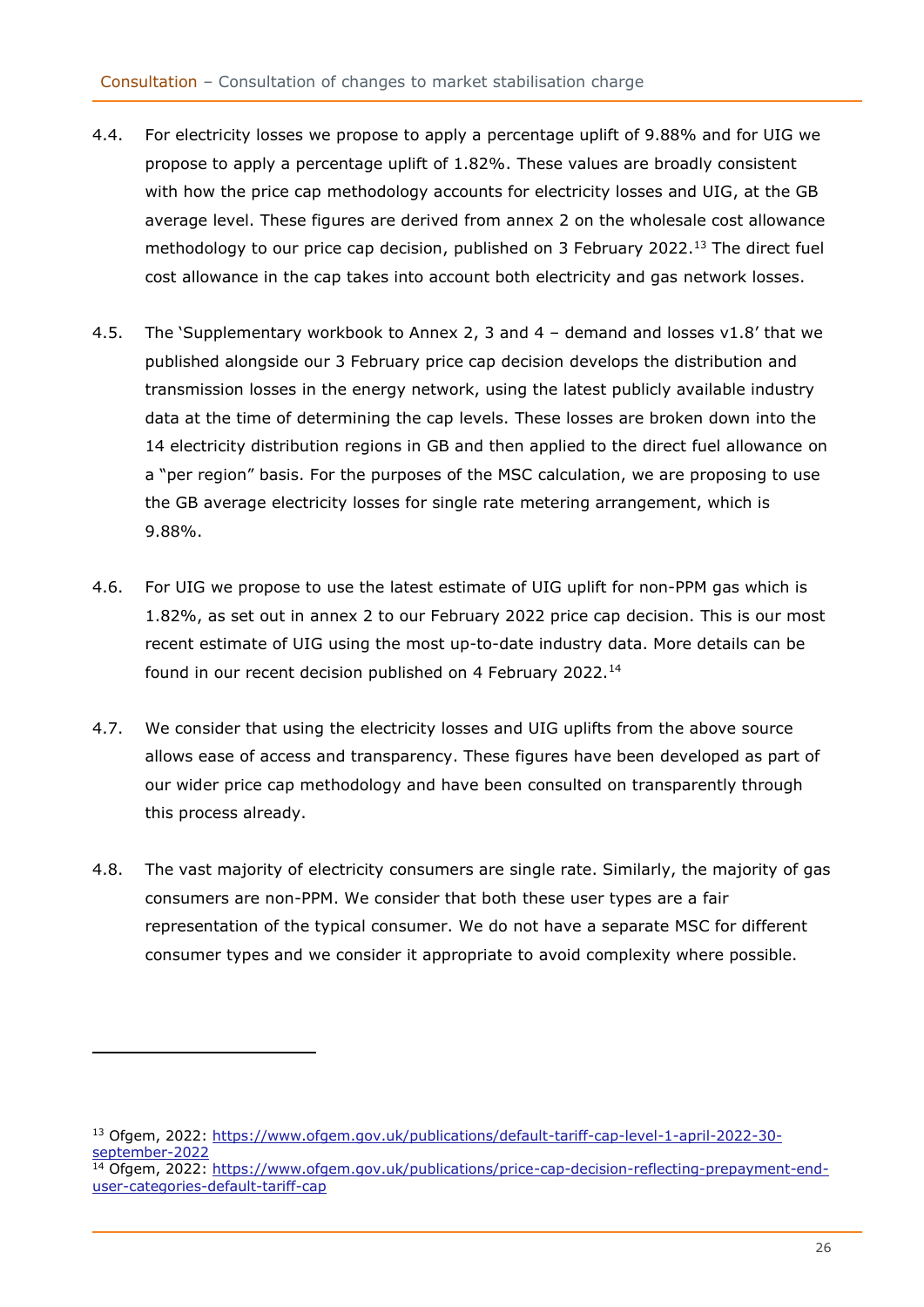Using a weighted average approach may cause further complexity while not providing much in terms of benefit.

4.9. We consider it appropriate to use the same set of uplifts for losses across the full observation period for the 7-1-12 price indexation profile. Doing so helps to avoid any additional complexity. We may review the electricity and gas uplift values as part of any future wider review of the MSC.

## **Implementation**

4.10. As set out in the current MSC Guidance, the MSC  $(A, E/MWh)$  is calculated using the formula below:

 $\Delta = r \cdot l \cdot t \cdot c$ 

| The derating factor (%)                |
|----------------------------------------|
| <b>Qualifying losses</b><br>(E/MWh)    |
| Consumption weighting<br>factor (%)    |
| <b>Conversion factor</b><br>(unitless) |
|                                        |

- 4.11. The 'Qualifying losses' are the financial losses incurred by a nominal supplier, beyond a trigger point, derated by a factor and accounting for the fact that suppliers hold different volumes of gas/electricity at different times of the year. We propose to update the 'Qualifying losses' component of the equation to also allow for electricity losses and UIG.
- 4.12. The 'Qualifying losses' are dependent on both the wholesale cost of energy (Wc) and the wholesale element of the price cap ( $W_{pc}$ ). Section 2.3 of the current MSC guidance sets out the definition of these factors. We propose to update the definition of these two factors as set out below (new text double underlined):

| $\mathbf{W}$ <sub>c</sub> | The wholesale cost of energy,      |
|---------------------------|------------------------------------|
|                           | including elec losses/UIG (£/WMh)  |
| $W_{DC}$                  | The wholesale element of the price |
|                           | cap, including elec losses/UIG     |
|                           | (E/MWh)                            |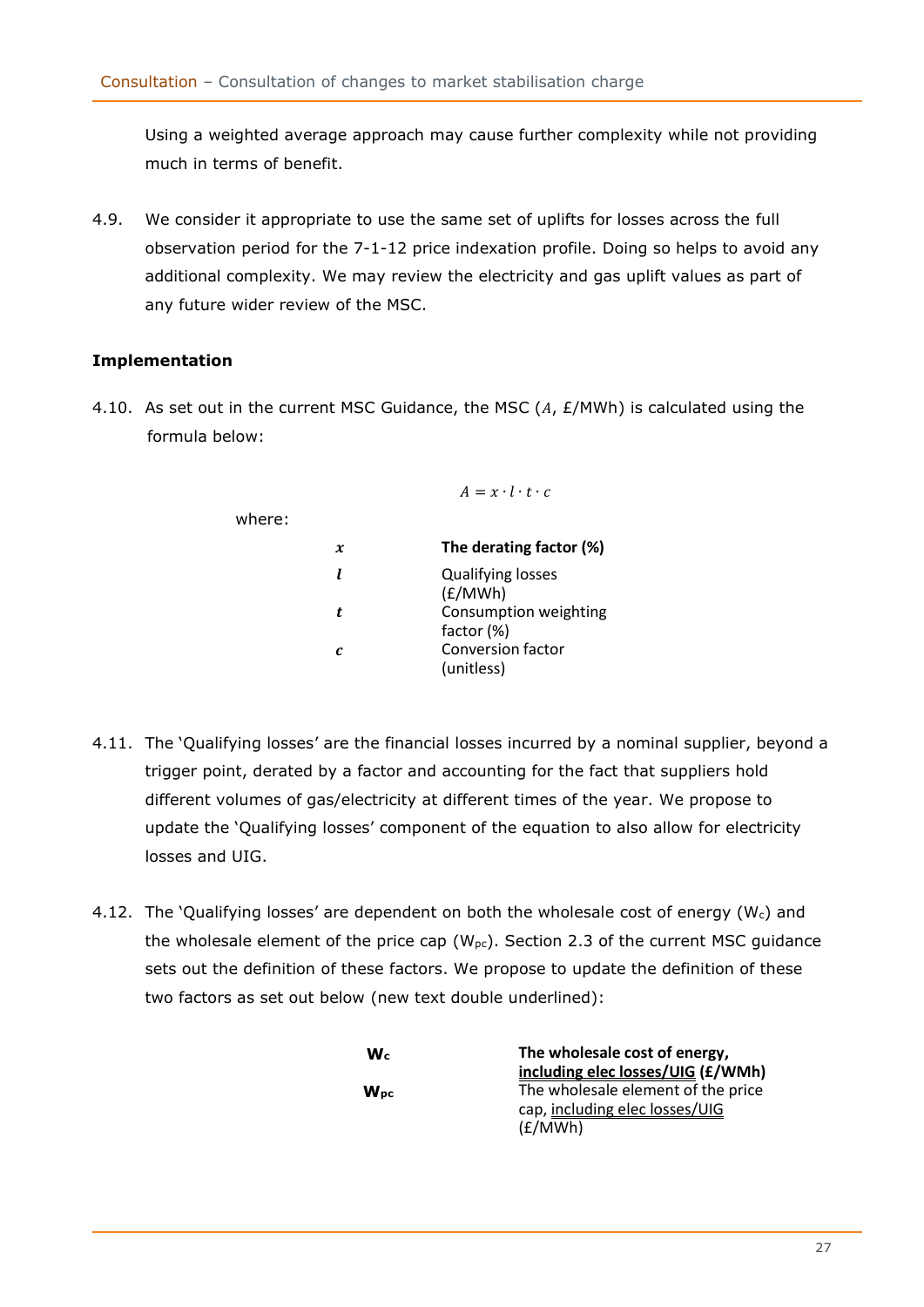4.13. Each fuel type will have its own uplift applied as described earlier in this chapter, to allow calculation of a separate MSC for both electricity and gas.

## **Alternative option considered – do nothing.**

4.14. We do not think it appropriate to continue with a "do nothing" option. Energy suppliers take account of losses when purchasing energy, so it is appropriate that the MSC reflects this. We consider that proceeding with the "minded to" position to explicitly account for electricity losses and UIG makes the MSC calculation more robust and reflective of the costs facing suppliers.

## <span id="page-27-0"></span>**Questions**

**1. Do you agree with our proposal to incorporate electricity losses and UIG within the MSC calculation?** 

**2. If yes, do you agree with how we propose to amend the MSc calculation MSC to account for electricity losses and UIG?.**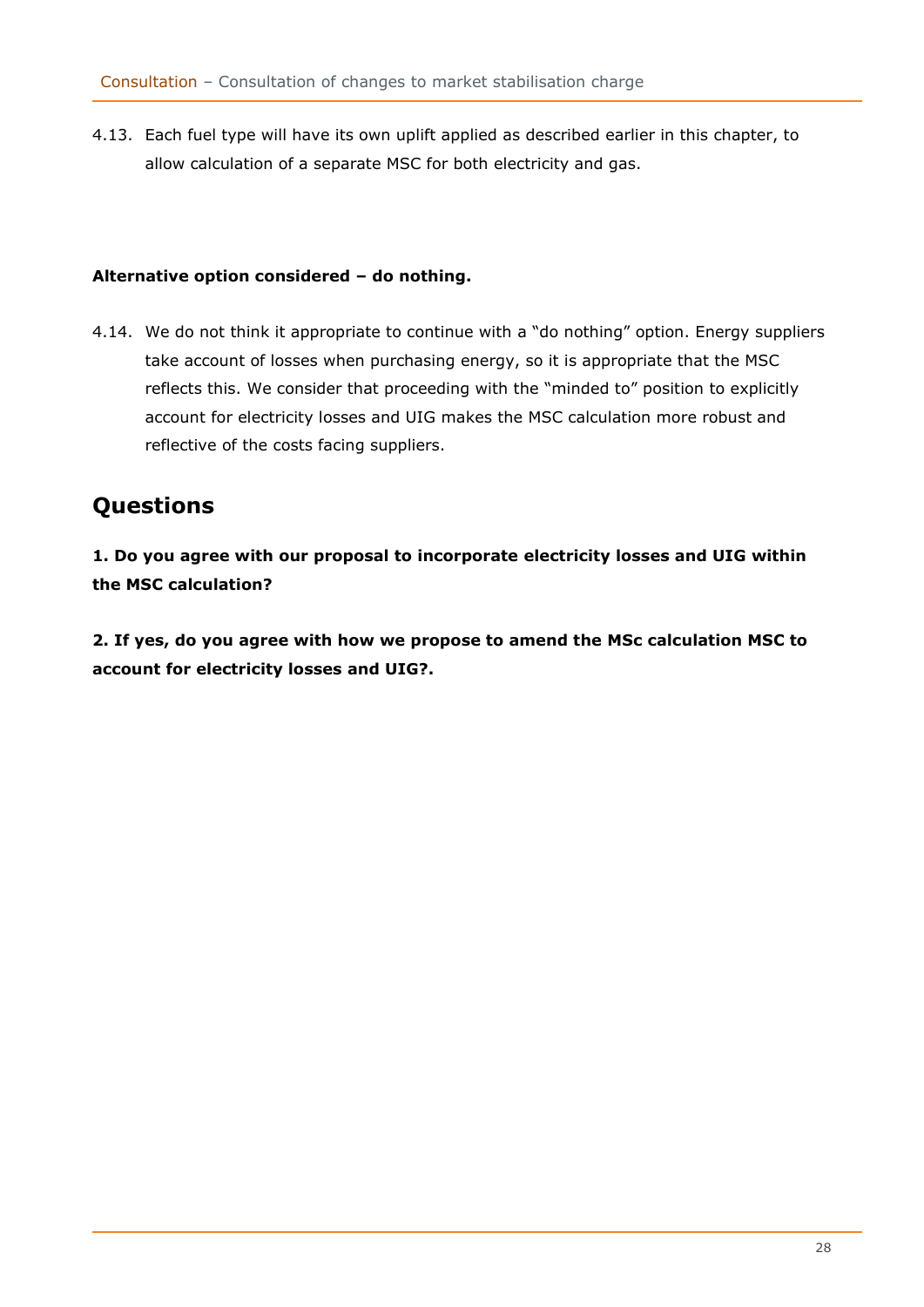## <span id="page-28-0"></span>**Appendix 1 - Privacy notice on consultations**

## **Personal data**

The following explains your rights and gives you the information you are entitled to under the retained General Data Protection Regulation (the "**UK GDPR**").

Note that this section only refers to your personal data (your name address and anything that could be used to identify you personally) not the content of your response to the consultation.

### **1. The identity of the controller and contact details of our Data Protection Officer**

The Gas and Electricity Markets Authority is the controller, (for ease of reference, "**Ofgem**"). The Data Protection Officer can be contacted at [dpo@ofgem.gov.uk](mailto:dpo@ofgem.gov.uk)

## **2. Why we are collecting your personal data**

Your personal data is being collected as an essential part of the consultation process, so that we can contact you regarding your response and for statistical purposes. We may also use it to contact you about related matters.

## **3. Our legal basis for processing your personal data**

As a public authority, the UK GDPR makes provision for Ofgem to process personal data as necessary for the effective performance of a task carried out in the public interest. i.e. a consultation.

## **4. With whom we will be sharing your personal data**

We may share consultation responses with BEIS and HMT, where appropriate.

## **5. For how long we will keep your personal data, or criteria used to determine the retention period.**

Your personal data will be held for six months after the project, including subsequent projects or legal proceedings regarding a decision based on this consultation, is closed.

## **6. Your rights**

The data we are collecting is your personal data, and you have considerable say over what happens to it. You have the right to:

- know how we use your personal data
- access your personal data
- have personal data corrected if it is inaccurate or incomplete